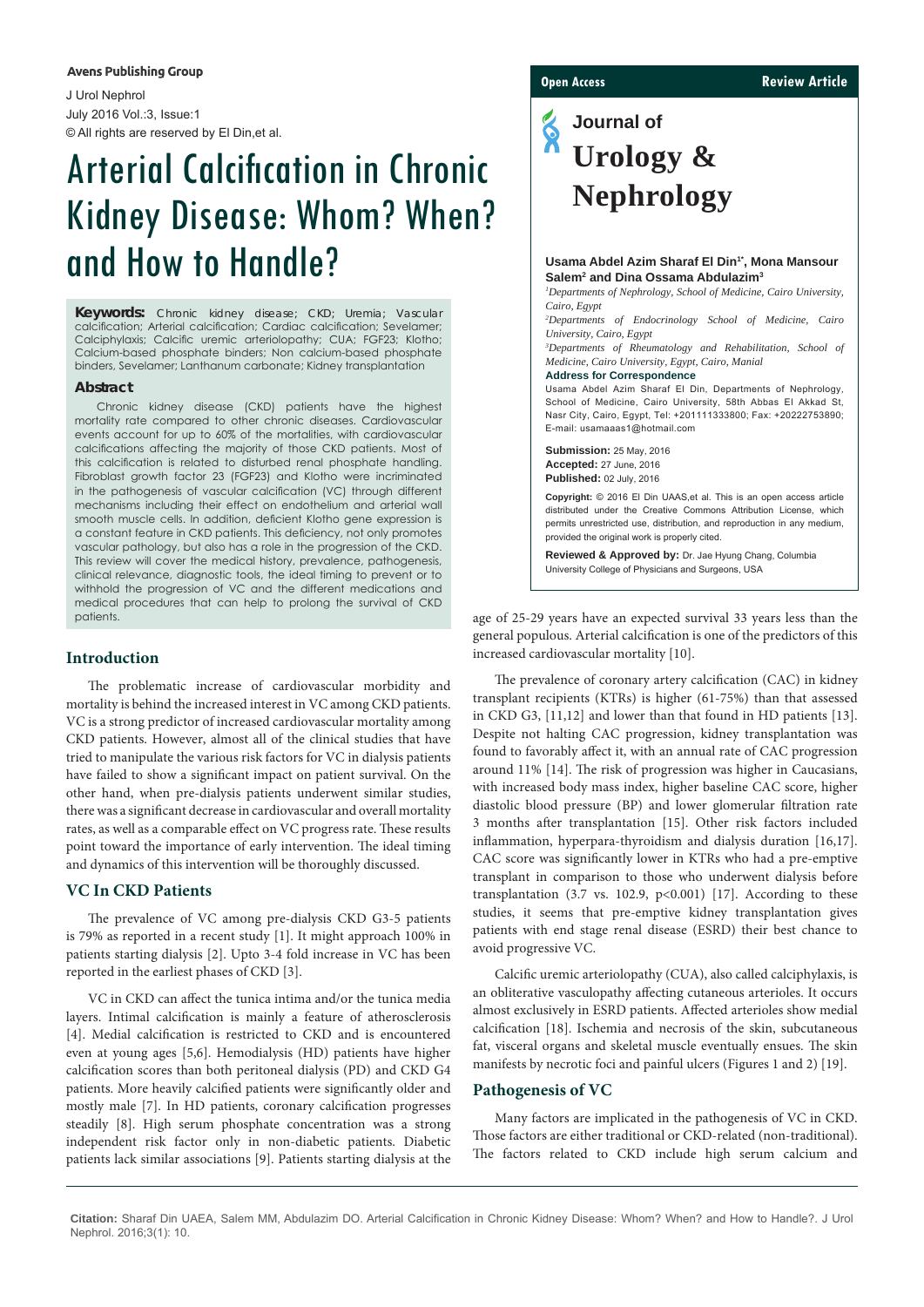#### ISSN: 2380-0585



**Figure 1:** Male patient, 36 years old, on RDT for 8 years, presenting with multiple skin ulcers affecting both L.L. His corrected serum calcium is 10.28 mg/dl and serum phosphorus 8 mg/dl. Serum PTH is 2588 pg/ml.



**Figure 2:** Another ulcer with necrotic floor in the same patient.

phosphorus, increased dialysis vintage, increased duration of uremia, low serum fetuin-A level, [20] and high serum level of FGF23 [2]. Dialysis vintage, disturbed mineral metabolism and FGF23 are the most relevant factors having impact on the VC of CKD [18].

There is an association between VC and indices of low bone turnover in dialysis patients [21].

### **Is VC an active process?**

More than 150 years ago, Virchow was the first to report that VC is a real ossification [22]. Vascular smooth muscle cells and osteoblasts originate from the same mesenchymal cell. Core binding factor α-1 (Cbfa1) turns the mesenchymal cell into an osteoblast [23]. β-glycerophosphate, a phosphate donor, triggers mineralization of vascular smooth muscle cells (VSMCs) and increases expression of Cbfa1 [24]. These findings explain how hyperphosphatemiacan trigger the transformation of VSMCs into bone forming osteoblasts.

#### **Bone morphogenetic Protein-2**

The human uremic serum can induce in vitro calcification that increases as the CKD advances [25].

Bone morphogenic protein-2 (BMP-2) concentration is doubled

#### **FGF23 - Klotho axis**

FGF23 was isolated 16 years ago [26]. FGF23 plays an important role in the regulation of serum phosphate level. It is secreted in many sites but the major source is bone osteocytes [27]. FGF23 exerts its hypophosphatemic effect through inhibition of phosphate reabsorption by proximal tubules. It down-regulates the luminal sodium-phosphate co-transporters. FGF23 also inhibits 1α hydroxylase [28]. Klotho acts as a co-receptor for FGF23 by markedly increasing the affinity of FGF23 for ubiquitous FGF receptors (FGFR). Klotho is highly expressed in the kidney and the parathyroid glands [29].

Klotho exists in 2 forms: the trans-membrane and the soluble secreted form. The soluble form is detected in blood, urine, and cerebrospinal fluid [30]. The protective effect of Klotho against soft tissue calcification is mediated by at least 3 mechanisms: increasing urine phosphate excretion, inhibition of phosphate uptake by VSMCs and their dedifferentiation beside its reno-protective action [31].

FGF23 inhibits parathyroid hormone (PTH) secretion and messenger ribonucleic acid (mRNA) transcription *in vitro* [32]. On the contrary, primary hyperparathyroidism in rodents is associated with increased FGF23 levels that are reduced by parathyroidectomy. PTH stimulates osteocytes to secrete FGF23 [33].

Patients with CKD G3b-5 and dialysis patients often develop high serum FGF23. This elevation can even occur as early as CKD G2, long before any changes in calcium, phosphate, or PTH are apparent [34]. Development of CKD is associated with a significant decline of Klotho mRNA expression [35]. This deficiency increases resistance to FGF23. This end-organ resistance to the action of FGF23 manifests as an elevation in its level in the serum. Increased FGF23 level over stimulates the excretion of phosphorus by surviving nephrons. This would prevent the early onset of hyperphosphatemia in spite of the progressive decline in functioning nephrons. By the time patients reach ESRD, FGF23 concentrations are often 100-1000 fold above the normal range [36]. Most of the circulating FGF23 in ESRD patients is



**Figure 3:** plain X-ray of the pelvis showing extensive calcification of the right common and external iliac arteries (arrows).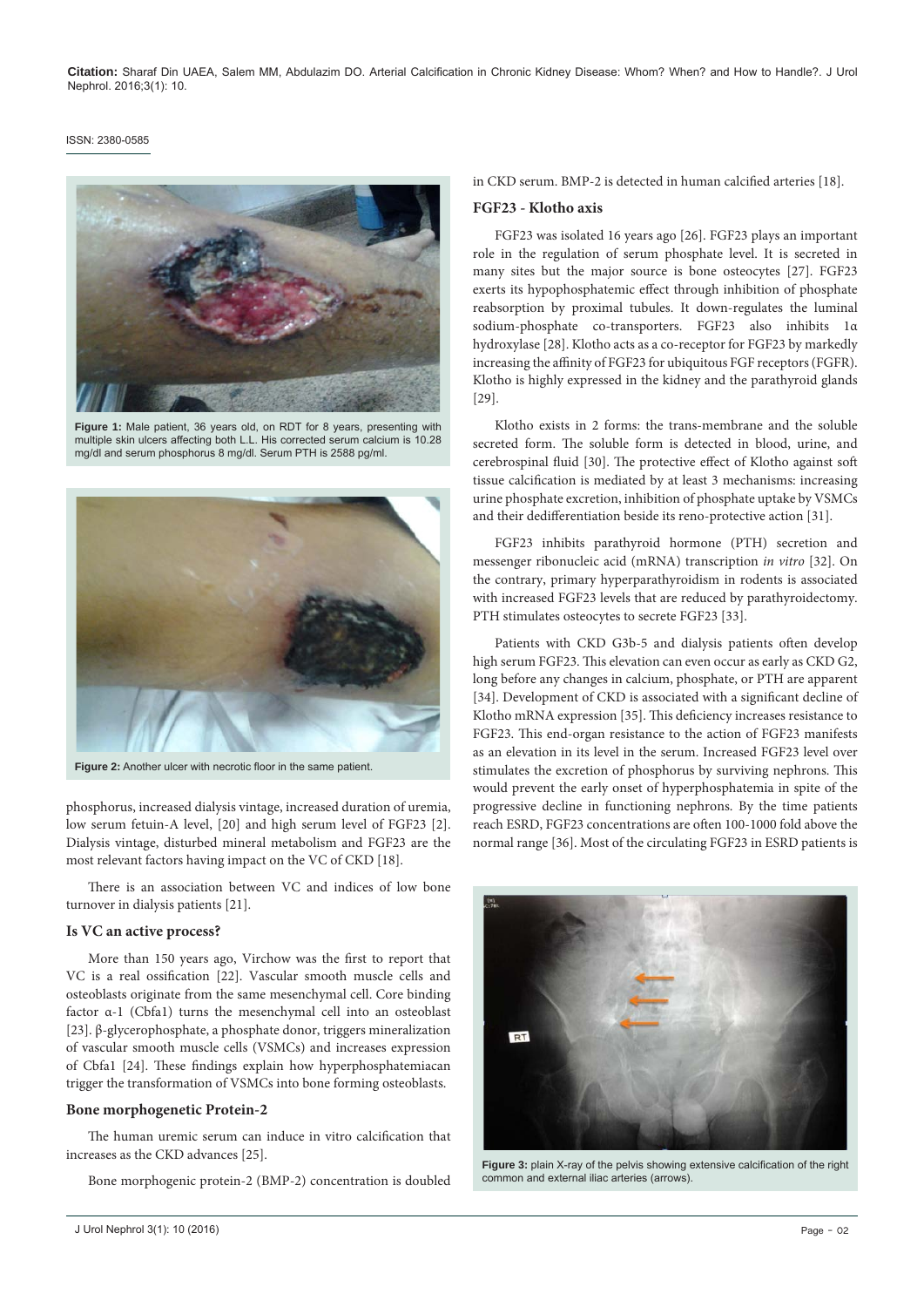#### ISSN: 2380-0585



intact and biologically active [37]. Other causes leading to this evident elevation are stimulation of secretion in the hyperparathyroid state, decreased clearance by failing kidneys and vitamin D treatment [38,39].

The first report of a positive correlation between FGF23 and VC among HD patients was 6 years ago [2]. Similar observations were reported in cases with CKD G2-5D, where patients with higher aortic and coronary calcification scores had elevated FGF23 levels [40].

Klotho deficiency in CKD vessels likely potentiates the development of accelerated calcification. Restoration of Klotho and FGFRs by vitamin D receptor activators (VDRAs) renders human VSMCs responsive to FGF23. This may be the mechanism of the anticalcific effects of VDRAs [41].

Increased FGF23 level is associated with increased risk for mortality among incident HD patients during their first year of treatment [36]. This association was also confirmed in prevalent dialysis patients [42].

# **Inflammation**

Atherosclerosis and VC accelerate in states of chronic inflammation. The later is one of the hallmarks of uremia. Uremic status was incriminated in the pathogenesis of chronic inflammation; however, the exact pathogenesis was not fully understood. Altered gut microbiome might affect the integrity of the intestinal mucosal barrier leading to facilitated blood translocation of bacteria and uremic toxins [43]. Inflammation also results from multiple comorbid conditions activating inflammation (like infections and autoimmune systemic diseases). Many of the inflammatory markers and mediators are found to promote VC in CKD patients. These factors include interleukin 1, interleukin 6, C-reactive protein and tumor necrosis factor alpha (TNFα) [44-46].

The association between FGF23 and VC was mitigated when corrected for inflammation markers [47]. In spite of this important role of inflammation that might underlie the role of Klotho-FGF23 axis, there is no intervention targeting inflammation to prevent or stop VC progression in CKD.

#### **Inhibitors of VC**

All CKD patients are exposed to the uremic environment, however, not all of them will develop VC, suggesting that protective mechanisms also exist.

Fetuin-A inhibits calcification of VSMCs in the case of calcium overload [20]. Calcium phosphate crystals tend to aggregate if serum phosphorus is high. This aggregation; also termed nucleation, results finally in the formation of hydroxyl apatite crystals. When exposed to these crystals; vascular endothelial cells increase production of reactive oxygen species and then undergo apoptosis [48]. Endothelial cell death exposes underlying smooth muscles to the high ambient phosphate. Transformation of such cells to osteochondrocytes consequently ensues [49]. Fetuin-A binds calcium phosphatecrystals, inhibiting the crystal growth and polymerization. Fetuin-A calcium phosphate complex is called calciprotein particles (CPPs). In comparison to hydroxyapatite, CPPs induce significantly less cytokine secretion when macrophages are exposed to equimolar concentrations of hydroxyapatite and CPPs [50]. Fetuin-A serum concentration falls when cell-mediated immunity is activated [51]. CKD patients with fetuin-A deficiency develop increased cardiovascular mortality [52]. Matrix GIa protein (MGP) is a vitamin K-dependent protein, synthesized in the bone. MGP has an inhibitory role in VC [53]. CKD is associated with decreased MGP level with subsequent increased rate of VC [54].

Osteoprotegerin (OPG) is another anti-calcific agent. High OPG level is reported in patients with VC. Increase in OPG level may be a self-defensive mechanism against factors promoting VC [55].

Vitamin K deficiency increases the chance of severe aortic calcification [56]. Treatment of rodent with vitamin K2 reduced VC [57].

Pyrophosphate (PPi) deficiency results in excessive arterial calcification [58]. Plasma PPi is deficient in HD patients and is negatively correlating with VC [59]. Vitamin D deficient mice develop excessive VC [60]. Vitamin D deficiency is frequent among CKD patients. Decreased dietary intake, decreased synthesis in the skin and decreased 1α-hydroxylase activity in the failing kidney are the main causes. Further inhibition of 1α-hydroxylase ensues when serum FGF 23 rises [61]. In CKD G3-4, CAC increases in vitamin D deficient cases [62]. Serum levels of 25(OH) D is negatively associated with VC in CKD G4-5 [63]. At therapeutic dosages sufficient to correct secondary hyperparathyroidism, VDRAs treatment of mouse model of CKD protected the vasculature against calcification [64]. Organ cultures of human arteries from patients with CKD exhibited significant up regulation of Klotho mRNA levels following 48 hours of calcitriol or paricalcitol treatment. This treatment effect was not observed in arteries from healthy individuals [41].

# **Clinical Relevance of VC**

VC determines myocardial ischemia and increased cardiovascular morbidity [65]. VC is also associated with increased cardiovascular mortality [66-70]. Sudden cardiac death, arrhythmia, congestive heart failure, and stroke are the major causes of death in patients with VC [71]. We should, therefore, do our best in preventing this devastating pathology seen in every CKD patient. Energetic preventive measures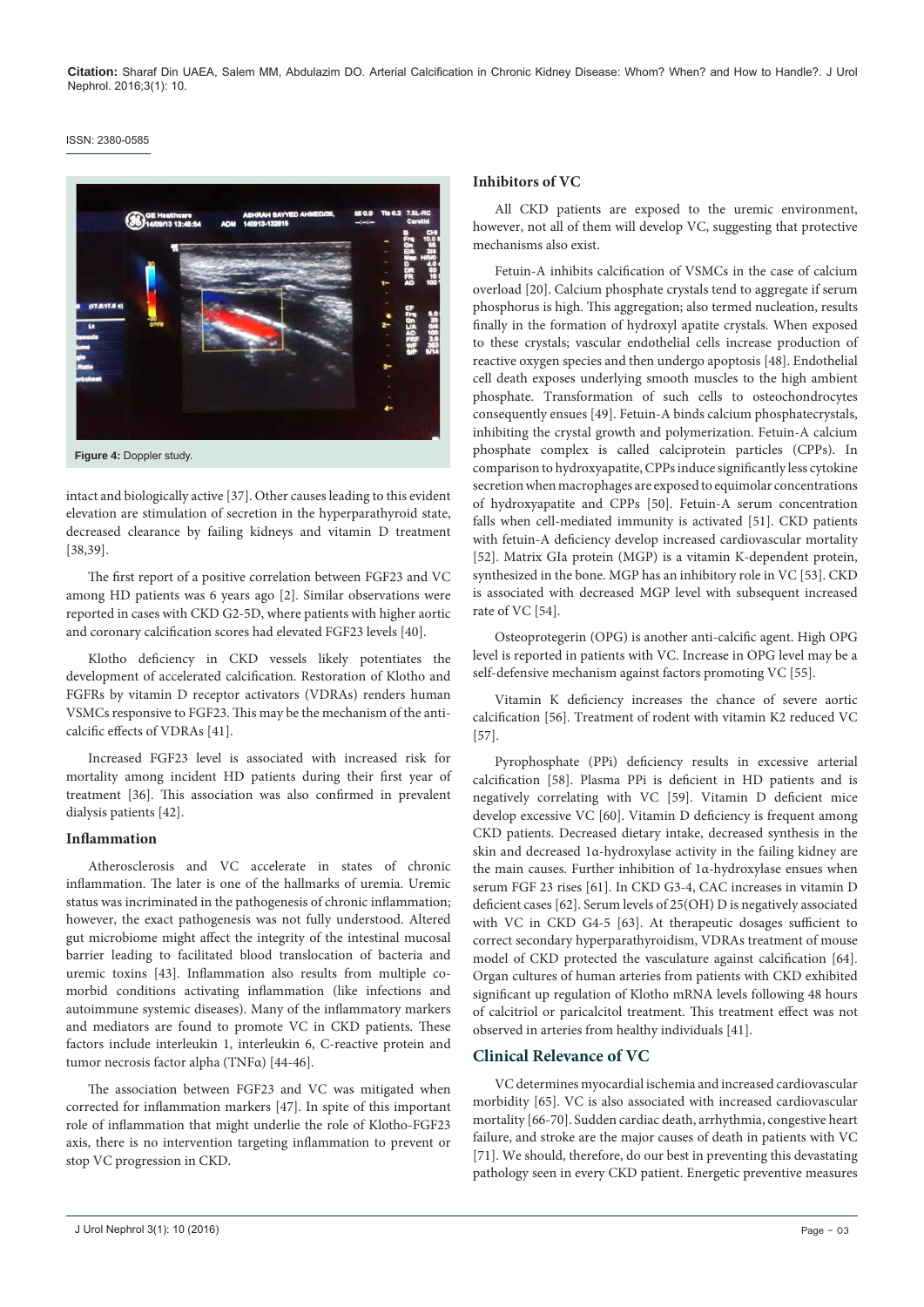#### ISSN: 2380-0585

should be offered to every CKD patient throughout different stages.

# **Imaging of VC**

The gold standard for the quantification of calcification in different vessels is by computed tomography imaging. Plain X-rays can help to identify aortic and peripheral arterial calcifications (Figure 3), Doppler ultrasound is helpful in imaging the carotid, femoral and popliteal arteries and aorta (Figure 4), echocardiography is a valuable tool for visualizing valve calcification and mammography for breast arterial calcification (BAC). BAC indicates tunica media calcification specific for CKD [72]. Quantification of VC Scores can be done by either the Kauppila score, the Adragao scores, the Agatston score, the volume score or the mass score. The Kauppila scores quantify aortic calcification as an index of intimal calcification [73]. The Adragao score reflects medial calcification in the iliac, upper and lower limb arteries [74]. The volume and mass scores are quantitative and more reproducible measurements than the Agatston score in computed tomography imaging [75]. However, the Agatston score (semiquantitative) is the most frequently used and reported method in the medical literature.

# **Target Population**

In the study done by our group, we found that by the time the CKD patients are indicated for renal replacement therapy, almost all CKD G5D are affected with arterial calcification [2]. Preventive measures should, therefore , target all CKD patients.

# **When to Interfere?**

The severity of arterial stiffness (as an index of atherosclerosis and VC) steadily increases as CKD progresses from CKD G1 to G5 [76]. Interference for the traditional risk factors must, therefore, start very early while the patient is still in CKD G1. The changes in nontraditional risk factors begin very early when renal damage is still trivial and before hyperphosphatemia is evident. FGF23 is the earliest; starting during CKD G2. The decline of serum calcitriol follows when GFR falls below 60-70 mL/min per 1.73 m<sup>2</sup>. Serum PTH starts to increase in the late phase of CKD G3a while changes in serum phosphate occur in CKD G3b [77]. This sequence is likely triggered by the decreased capability of the injured kidney to handle phosphate excretion. The early interference should, therefore, start as soon as FGF23 begins to rise, at a much earlier stage than currently performed [78,79].

## **How to Manage**

VC is almost irreversible. Therefore, the successful management is based on the prevention, or stabilizing existing lesions [80].

#### **Management of traditional risk factors**

Management of traditional risk factors among dialysis patients still faces concern about its value. Certain factors were found to correlate with better survival [81]. Initially, treatment of different traditional risk factors in pre-dialysis CKD patients was based on studies mainly done in cohorts without renal disease trials tackling certain factors in CKD patients have evolved but are still limited [82]. The strict control of blood sugar carries little benefit, if any, to CKD G5D patients with diabetes mellitus [83]. However, this measure has shown a positive impact on survival of pre-dialysis diabetic patients

Hypertensive CKD patients should be treated according to KDIGO guidelines [85]. In dialysis patients, home BP carries better prognostic impact when compared to recordings in the dialysis unit. Systolic home BP of 115-145 mmHg is associated with the best prognosis in HD patients [86]. Renin- Angiotensin-system (RAS) blockers stimulate Klotho gene expression in CKD patients. This novel mechanism might clarify the vascular, cardiac and renal protective benefits of such agents [87]. Aldosterone might induce VC. There are no clinical studies to evaluate the protective effect of aldosterone antagonists [88].

Progression of VC is increased with statin use in type 2 diabetic patients without CKD [89,90]. On the other hand, statin treatment in CKD patients is associated with amelioration of renal failure induced VC [91,92]. Treatment with statins to lower LDL cholesterol is recommended by KDOQI and KDIGO in all adult patients with diabetic CKD and in hypercholesterolemic non- diabetic CKD patient. Such treatment can reduce different cardiovascular events complicating atherosclerosis. However, this treatment does not impact overall mortality in those patients [93,94]. Many trials targeting CKD patients were done using different statins or a statinezetimibe combination. In CKD G3 patients, pravastatin treatment was associated with significant reduction of coronary events [95] but failed to have a significant impact on secondary prevention in the same stage of CKD in a different trial [96]. When statins are used for primary prevention, instead, they reduced the risk of cardiovascular events in CKD G1-3 by 41% [97].

On the other hand, all trials comparing statins with placebo in HD patients failed to demonstrate any significant impact on the clinical outcome or overall mortality. These trials used atorvastatin, 20 mg daily, in the 4 D study, rosuvastatin, 10 mg daily, in the AURORA trial and simvastatin, 20 mg plus ezetimibe 10 mg, in the SHARP study [98-100].

Lifestyle modifications including regular muscle exercise, salt restriction, a decrease in caloric intake, and smoking cessation carry significant cardiovascular benefits in the general population. However, we lack data supporting lifestyle interventions at all stages of CKD [101].

#### **Management of non-traditional risk factors**

The very early elevation of FGF23 during CKDG2 might indicate that the early decline in GFR is associated with decreased excretion of phosphorus. As a consequence, FGF23 secretion increases to maintain the serum phosphate level within the normal range. These metabolic events should stimulate the reduction of phosphorus intake in CKD patients starting in the early days of CKD G2. The very early use of the phosphate binders might be associated with accelerated progression of VC [102]. Therefore, dietary restriction of phosphate intake would be enough.

Sevelamer compounds are resin-based binders that can prevent or muffle VC [103]. In a recent meta-analysis, the use of sevelamer in CKDG 3-5 patients is associated with significant decrease in all-cause mortality inspite of the insignificant difference in serum phosphorus and the significant increase in serum PTH compared to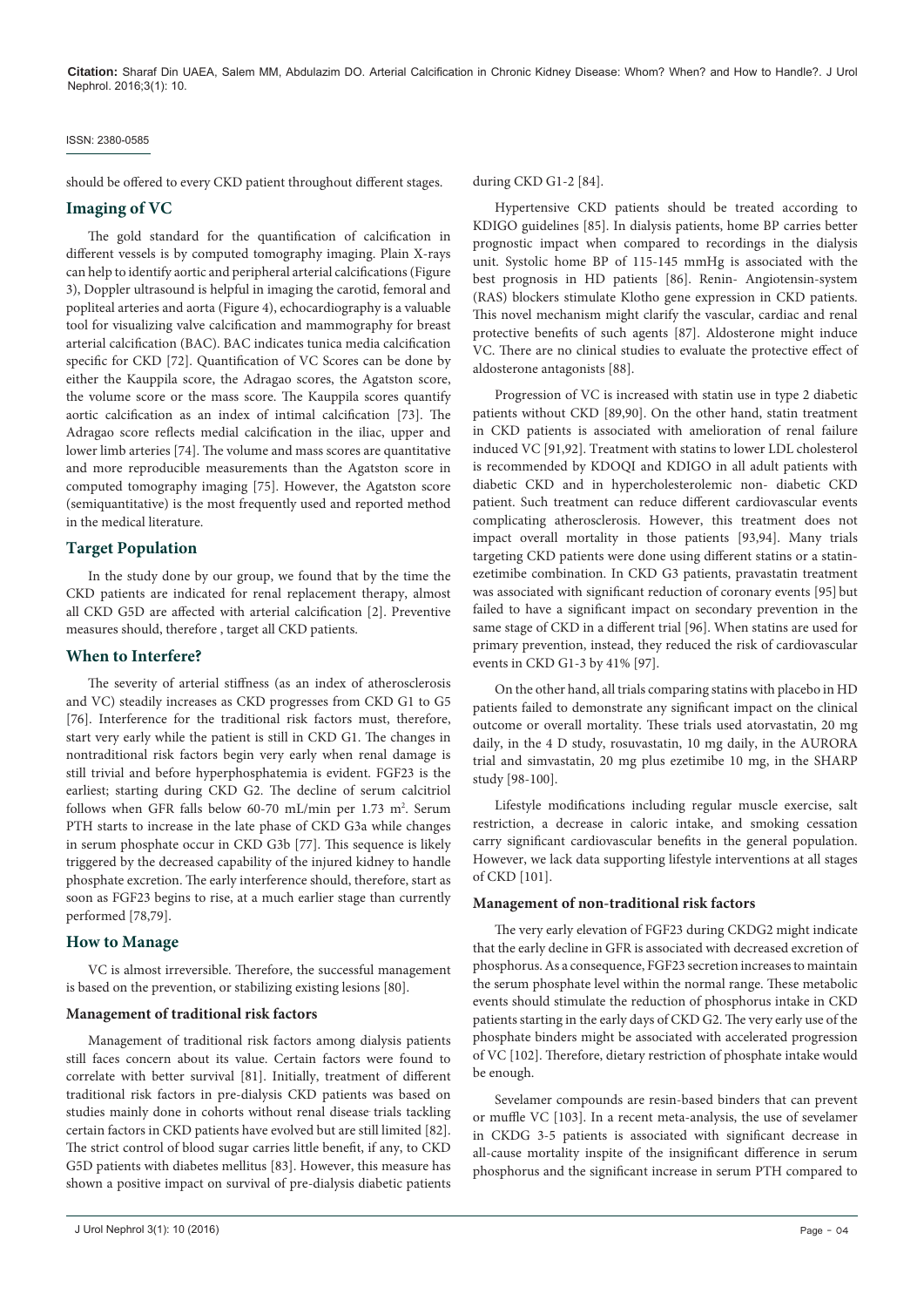### ISSN: 2380-0585

calcium-based phosphate binders [104]. When sevelamer was used in hyperphosphatemic CKDG 3-4 patients, a significant impact on allcause mortality and the need for dialysis was observed in comparison to calcium carbonate [105]. When incident HD patients were assigned to either sevelamer or calcium-based phosphate binders, allcause mortality was lower in subjects assigned to sevelamer compared to patients assigned to calcium-based binders during 44 months of follow-up. These results were of borderline statistical significance [106]. In the "Treat to Goal Study", sevelamer stopped coronary and aortic calcification progression while calcium-containing phosphate binders did not [107]. On the other hand, sevelamer failed to improve mortality rate among prevalent HD patients when compared to calcium-based binders in the multicenter, randomized "DCOR" trial [108].

We like to emphasize that while the hyperphosphatemic CKDG 3-4 patients showed benefits in all-cause mortality, [105] and the incident HD showed borderline significantly lower mortality after sevelamer use, [106] the same agent failed to show a similar benefit in prevalent HD subjects [108]. These different groups are in different stages of evolution as regards VC [1,2,63]. In addition, baseline score of coronary calcification is a strong predictor of all-cause mortality [106]. This confirms the rationale of earlier intervention for maximal survival benefit.

In addition, sevelamer carries further benefits including entrapment of lipids in the gut lumen, [109] decreased serum inflammatory parameters (including interleukin-6, sCD14, and hs-CRP), [110,111] reduced serum uric acid concentration [112], decreased serum FGF23 [113-115], increased serum level of fetuin-A [116] and Klotho [115]. Compared to calcium-based phosphate binders, sevelamer improves endothelial function in CKD patients [117]. These results suggest that sevelamer, beside its hypophosphatemic and calcemic actions, has important metabolic, and anti-inflammatory actions that ameliorate uremic VC.

Adverse effects may complicate sevelamer use. Allergic reactions can occur in the form of skin rash, itching, difficulty of breathing, tightness in the chest or swelling of the face, lips, or tongue. Severe or persistent constipation, epigastric pain, sense of bloating, anorexia, nausea, vomiting, diarrhea or dysphagia might also occur [104]. Although sevelamer is more expensive than other phosphate binders, its significant favorable effects on all-cause mortality and hospitalization rate can offset the higher cost [118].

Lanthanum carbonate (LC) is another non-calcium based phosphate binder. It improves aortic VC progression [119]. There are no trials on the effect of LC on either coronary or valve calcification [120]. LC had no impact on overall mortality in CKD patients [119,121]. However, the mortality was significantly lower in patients above 65 years in the LC treatment group compared with calciumbased phosphate binders. A similar observation was reported with sevelamer in the DCOR study [108,122]. Contrary to sevelamer, LC does not have a consistent effect on FGF23. LC failed to cause reductions in FGF23 in patients with CKD G3-4 [123,124]. On the other hand, other studies showed that LC was effective in reducing FGF23 levels in CKD G3 [125] and CKD G4 - 5 patients [126]. None of the trials on LC reported any effect on inflammation or inflammatory biomarkers. Although LC is cheaper and more compliant compared

to sevelamer [127], our target is not just to control phosphorus level. Sevelamer compounds have got more comprehensive trials that showed significant impact on patient mortality during predialysis stages and in incident HD. No similar trials could be encountered for lanthanum.

Adverse effects of LC use include nausea, vomiting, abdominal pains, diarrhea, flatulence, constipation, headache, systemic hypertension and vascular access occlusion. Less common side effects include allergic reactions, rhinitis and bronchitis [121].

The value of nicotinamide (NAM) as a phosphate binder was evaluated in dialysis patients. However, those trials did not assess pharmacokinetics or safety, nor did they study the effecton VC, FGF23, Klotho or inflammatory mediators [128]. Diarrhea is the most frequently encountered side effect of NAM use. Less frequently, thrombocytopenia may occur [129].

Iron compounds represent the new class of phosphate binders. Ferric Citrate, Sucroferric oxyhydroxide, and Fermagate (Ironmagnesium hydroxycarbonate) were tested in some clinical trials. Most of the clinical studies done so far were using ferric citrate, stressing on phosphate binding and ferrokinetics after short periods of trial [130]. So far, no trials have studied the impact on VC. A single study looked for non-inferiority of Sucroferric oxyhydroxide (PA21) compared to sevelamer carbonate concerning phosphate binding. Diarrhea, nausea, and vomiting are the main side effects that occur more frequently compared to sevelamer while constipation occurs less frequently [131]. The possible beneficial effect of bisphosphonates on VC has evolved during the 1970s when their administration was found associated with decreased calcification of soft tissue in animal and clinical trials [132,133]. These observations are probably explained by the paradoxical relation between bone mineral density (BMD) and VC [134]. That effect might also be related to the stimulatory action of bisphosphonates on fetuin- matrix Gla protein-mineral complex [135] and their possible inhibitory action on interleukin-6. Transformation of VSMCs to osteoblasts and calcification of intimal atheromatous lesions might be triggered by interleukin-6 [136]. Although the anticalcific effect of different members of bisphosphonates was reported in previous trials in chronic HD patients, a more recent study failed to demonstrate such effect [137]. In addition, alendronate failed to withhold the progression of VC in CKD G3-4 patients when compared with placebo for 18 months [138]. Bisphosphonates are not safe in patients suffering advanced CKD. They can aggravate hyperparathyroidism. They can also lead to adynamic bone disease, osteomalacia or mixed uremic osteodystrophy [139]. All the trials of bisphosphonates studied their impact on VC. Only one trial studied the impact of bisphosphonate treatment on cardiovascular outcomes in female CKD patients. This study was retrospective [140]. When cinacalcet was tested in chronic HD patients suffering moderateto-severe secondary hyperparathyroidism, cinacalcet had favorable effects on serum calcium. However, it failed to decrease the mortality rate or the major cardiovascular events in such patients [141].

A small dose of vitamin D or vitamin D analogues to be given daily as prophylaxis against VC is advisable in spite of the lack of clinical trials favoring the use of either native or active vitamin D analogues to prevent VC progression. The rarity of vitamin D toxicity in general and the privileged survival benefits offered by VDRAs administered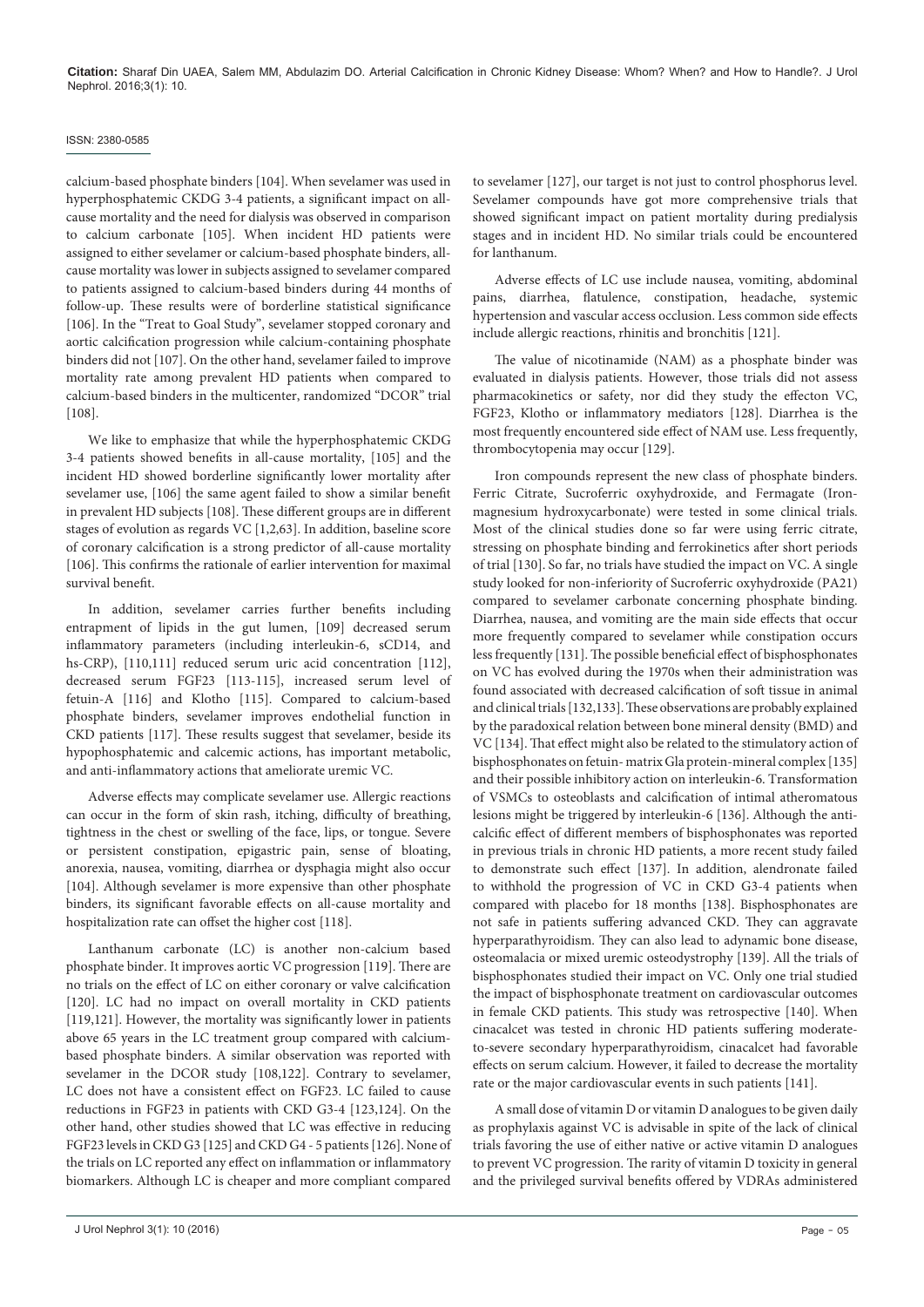#### ISSN: 2380-0585

in small doses even in cases suffering hyperparathyroidism and/ or increased calcium and phosphorus levels supports this concept. Some studies reported the association of low vitamin D serum level with extensive VC [142]. Vitamin D inhibits renin activity, inflammation, suppresses stimulators of VC and stimulates inhibitors of VC in the uremic milieu [143].

We are still looking for the possible role of vitamin K supplementation in the management of VC. A prospective trial is going on in regular dialysis treatment (RDT) patients suffering coronary calcification. The effect of vitamin K1 supplementation on the calcification progression in the thoracic aorta and coronary artery will be addressed. All-cause mortality is a secondary end-point. This study may offer an inexpensive agent to treat or prevent VC [144]. Once the patient proceeds to CKD G5, pre-emptive kidney transplantation is the best option to improve patient survival in comparison to patients admitted to dialysis or to patients transplanted after starting dialysis [145]. In patients starting dialysis, the shorter the dialysis vintage the better the post-transplant survival [146]. The survival benefit of transplantation compared to dialysis is most probably related to the decreased rate of VC post-transplant compared to the accelerated progress in VC observed in dialysis. To further decrease the rate of calcification progression after transplantation, perioperative vascular imaging and analysis of serum FGF23 might help in appointing patients more likely to have progression of VC. Such patients should continue the anti-calcific measures applied to CKD G3 patients. This advice is based on the previous observation of the strong association between baseline CAC score and CAC progression [147] and on the recent finding of high serum level FGF23 in KTRs even when they have normal graft function [148]. This disturbance of FGF23 appeared to be related to the endothelial cell injury in KTRs [149].

The total weekly phosphate removal is significantly greater in patients undergoing nocturnal (overnight) HD and short daily HD compared to those undergoing conventional thrice-weekly HD [150]. Phosphate removal is actually doubled in nocturnal dialysis [151]. This augmented phosphate removal is associated with stabilization or improvement of VC in most patients [152].

#### **Conclusion**

In order to improve the management of VC in CKD patients, several points should be considered. All CKD patients should be considered at potential risk of VC development and/or progression. Because VC is not reversible, the only available successful management is based on prevention of development or progression of calcification. Preventive plan should start very early in the course of CKD. These preventive measures should involve the traditional risk factors (BP control, blood sugar control, and statin treatment) starting in the very early days of CKD G1. Dietary control of phosphorus should start once the GFR starts to decline below 90ml/min. Screening for FGF23 would pick up CKD patients requiring such phosphorus handling. However, we are still waiting for epidemiologic studies that would determine normal and target levels of FGF23 and the ideal method of assay. If Serum PTH level is high, serum 25-hydroxy vitamin D level should be measured [153]. If such level is below 30 ng/ml the patient should be prescribed either vitamin D2 or D3. Prospective clinical trials studying recombinant Klotho in the prevention of development or progression of VC are needed. Regular estimation of serum calcium, phosphorus, Calcium x phosphorus byproduct and PTH should be performed with the frequency recommended by guidelines. Once serum phosphorus starts to rise above normal, strict restriction of dietary phosphorus and administration of sevelamer should ensue. Although calcium-containing phosphate binders can control serum phosphorus, the risk of increased VC with such products is an obstacle. Other non-calcium containing phosphate binders could be used, however, the lack of clear evidence for their effect on Klotho and on patient cardiovascular morbidity and mortality would postpone their use for the time being untill we have strong evidence for these effects. A small dose of vitamin D analogues should be added to all patients passing to stage 3 and beyond. Vitamin K looks promising in preventing or slowing the progression of VC, however, we still lack strong evidence. The long-term use of oral anticoagulants (warfarin and coumarin) should be avoided. Long-term use of those agents increases the likelihood of VC [154,155]. Once the patient proceeds to CKD G5, pre-emptive kidney transplantation is the best option to improve patient and graft survival in comparison to patients admitted to dialysis or to patients transplanted after starting dialysis. In patients starting dialysis, the shorter the dialysis vintage the better the post-transplant survival. The survival benefit of transplantation compared to dialysis is most probably related to the decreased rate of VC post-transplant compared to the accelerated progress in VC observed in dialysis. To further decrease the rate of calcification progression after transplantation, perioperative vascular imaging and analysis of serum FGF23 might help in appointing patients more likely to have progression of VC. Such patients should continue the anti-calcific measures applied to CKD G3 patients

In patients maintained on dialysis, nocturnal dialysis should be the option of choice. HD patients above 65 years of age showed survival benefit after use of sevelamer or LC, the latter is preferred in this age group based on patient compliance and cost of treatment.

Finally, we have to emphasize that much work is still needed to support many of the above suggestions through well-designed prospective controlled studies to evaluate efficacy and safety of proposed interventions. The optimum dosage and frequency of every individual therapeutic modality also needs precise definitions.

#### **References**

- 1. [Górriz JL, Molina P, Cerverón MJ, Vila R, Bover J, et al. \(2015\) Vascular](http://www.ncbi.nlm.nih.gov/pubmed/25770175)  [calcification in patients with nondialysis CKD over 3 years. Clin J Am Soc](http://www.ncbi.nlm.nih.gov/pubmed/25770175)  [Nephrol 10: 654-666.](http://www.ncbi.nlm.nih.gov/pubmed/25770175)
- 2. [Nasrallah MM, El-Shehaby AR, Salem MM, Osman NA, El Sheikh E, et al.](http://www.ncbi.nlm.nih.gov/pubmed/20176609)  [\(2010\) Fibroblast growth factor-23 \(FGF-23\) is independently correlated to](http://www.ncbi.nlm.nih.gov/pubmed/20176609)  [aortic calcification in haemodialysis patients. Nephrol Dial Transplant 25:](http://www.ncbi.nlm.nih.gov/pubmed/20176609)  [2679-2685.](http://www.ncbi.nlm.nih.gov/pubmed/20176609)
- 3. [Russo D, Palmiero G, De Blasio AP, Balletta MM, Andreucci VE \(2004\)](http://www.ncbi.nlm.nih.gov/pubmed/15558523)  [Coronary artery calcification in patients with CRF not undergoing dialysis.](http://www.ncbi.nlm.nih.gov/pubmed/15558523)  [Am J Kidney Dis 44: 1024-1030.](http://www.ncbi.nlm.nih.gov/pubmed/15558523)
- 4. [Demer LL, Tintut Y \(2008\) Vascular calcification: pathobiology of a](http://www.ncbi.nlm.nih.gov/pubmed/18519861)  [multifaceted disease. Circulation 117: 2938-2948.](http://www.ncbi.nlm.nih.gov/pubmed/18519861)
- 5. [Mönckeberg JG \(1903\) Beyond pure media calcification of arteries of](http://link.springer.com/article/10.1007%2FBF01926946)  [extremities and their behavior to atherosclerosis. Arch Pathol Anat Physiol](http://link.springer.com/article/10.1007%2FBF01926946)  [Clin Med 171: 141-167.](http://link.springer.com/article/10.1007%2FBF01926946)
- 6. [Shroff R, Long DA, Shanahan C \(2013\) Mechanistic insights into vascular](http://www.ncbi.nlm.nih.gov/pubmed/23138485)  [calcification in CKD. J Am Soc Nephrol 24: 179-189.](http://www.ncbi.nlm.nih.gov/pubmed/23138485)
- 7. [Sigrist M, Bungay P, Taal MW, McIntyre CW \(2006\) Vascular calcification](http://www.ncbi.nlm.nih.gov/pubmed/16263735)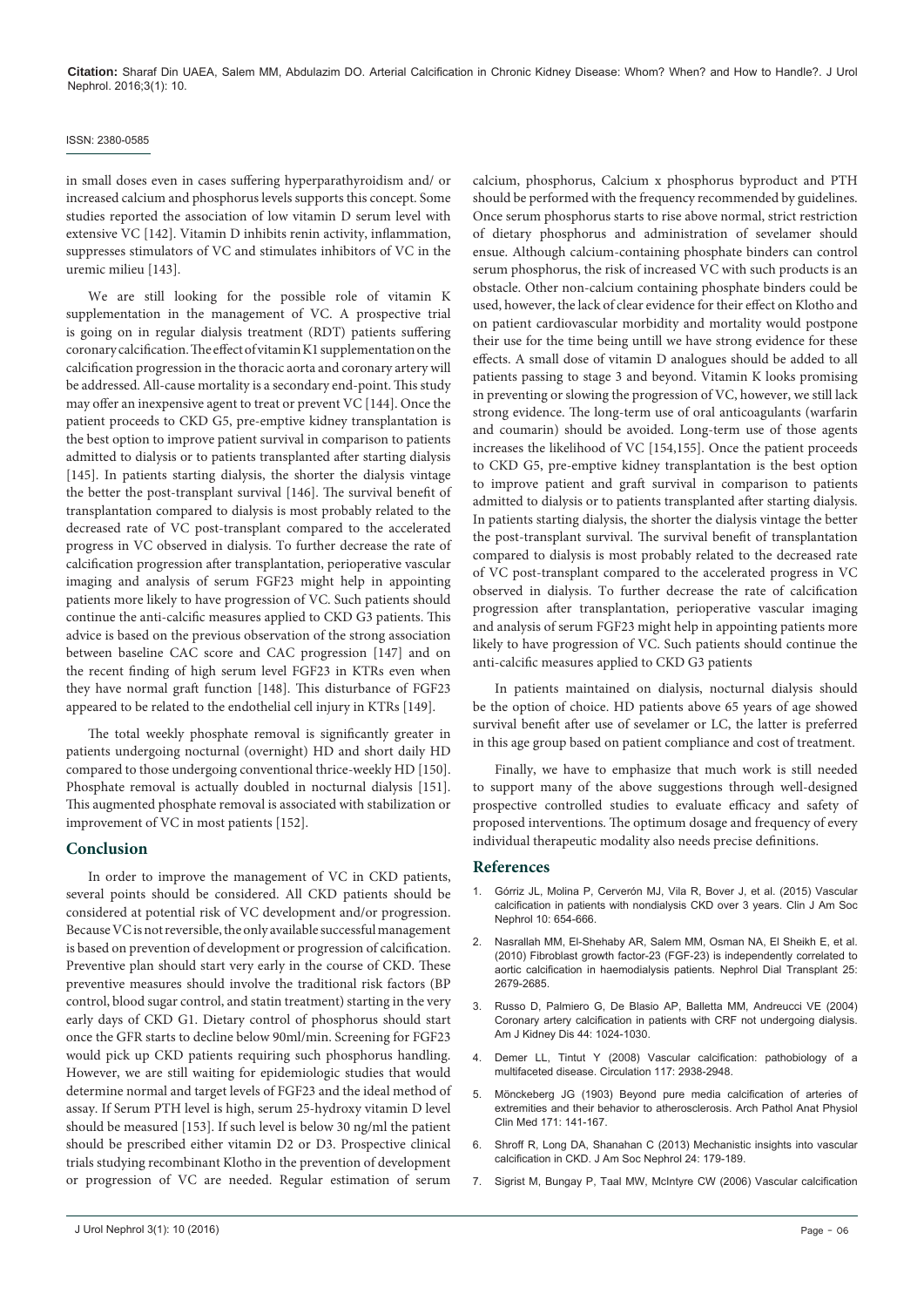#### ISSN: 2380-0585

[and cardiovascular function in chronic kidney disease. Nephrol Dial](http://www.ncbi.nlm.nih.gov/pubmed/16263735)  [Transplant 21: 707-714.](http://www.ncbi.nlm.nih.gov/pubmed/16263735)

- 8. [Moe SM, O'Neill KD, Reslerova M, Fineberg N, Persohn S, et al. \(2004\)](http://www.ncbi.nlm.nih.gov/pubmed/15252163)  [Natural history of vascular calcification in dialysis and transplant patients.](http://www.ncbi.nlm.nih.gov/pubmed/15252163)  [Nephrol Dial Transplant 19: 2387-2393.](http://www.ncbi.nlm.nih.gov/pubmed/15252163)
- 9. [Taniwaki H, Ishimura E, Tabata T, Tsujimoto Y, Shioi A, et al. \(2005\) Aortic](http://www.ncbi.nlm.nih.gov/pubmed/16077143)  [calcification in haemodialysis patients with diabetes mellitus. Nephrol Dial](http://www.ncbi.nlm.nih.gov/pubmed/16077143)  [Transplant 20: 2472-2478.](http://www.ncbi.nlm.nih.gov/pubmed/16077143)
- 10. [Kumar S, Bogle R, Banerjee D \(2014\) Why do young people with chronic](http://www.ncbi.nlm.nih.gov/pubmed/25374808)  [kidney disease die early? World J Nephrol 3: 143-155.](http://www.ncbi.nlm.nih.gov/pubmed/25374808)
- 11. [Seyahi N, Kahveci A, Cebi D, Altiparmak MR, Akman C, et al. \(2011\)](http://www.ncbi.nlm.nih.gov/pubmed/20621931)  [Coronary artery calcification and coronary ischaemia in renal transplant](http://www.ncbi.nlm.nih.gov/pubmed/20621931)  [recipients. Nephrol Dial Transplant 26: 720-726.](http://www.ncbi.nlm.nih.gov/pubmed/20621931)
- 12. [Russo D, Morrone L, Russo L \(2011\) Coronary artery calcification and](http://www.ncbi.nlm.nih.gov/pubmed/21191391)  [cardiovascular mortality in predialysis patients. Kidney Int 79: 258.](http://www.ncbi.nlm.nih.gov/pubmed/21191391)
- 13. [Matsuoka M, Iseki K, Tamashiro M, Fujimoto N, Higa N, et al. \(2004\) Impact](http://www.ncbi.nlm.nih.gov/pubmed/15067517)  [of high coronary artery calcification score \(CACS\) on survival in patients on](http://www.ncbi.nlm.nih.gov/pubmed/15067517)  [chronic hemodialysis. Clin Exp Nephrol 8: 54-58.](http://www.ncbi.nlm.nih.gov/pubmed/15067517)
- 14. [Seyahi N, Cebi D, Altiparmak MR, Akman C, Ataman R, et al. \(2012\)](http://www.ncbi.nlm.nih.gov/pubmed/21965591)  [Progression of coronary artery calcification in renal transplant recipients.](http://www.ncbi.nlm.nih.gov/pubmed/21965591)  [Nephrol Dial Transplant 27: 2101-2107.](http://www.ncbi.nlm.nih.gov/pubmed/21965591)
- 15. [Schankel K, Robinson J, Bloom RD, Guerra C, Rader D, et al. \(2007\)](http://www.ncbi.nlm.nih.gov/pubmed/17640315)  [Determinants of coronary artery calcification progression in renal transplant](http://www.ncbi.nlm.nih.gov/pubmed/17640315)  [recipients. Am J Transplant 7: 2158-2164.](http://www.ncbi.nlm.nih.gov/pubmed/17640315)
- 16. [Mazzaferro S, Pasquali M, Taggi F, Baldinelli M, Conte C, et al. \(2009\)](http://www.ncbi.nlm.nih.gov/pubmed/19211668)  [Progression of coronary artery calcification in renal transplantation and the](http://www.ncbi.nlm.nih.gov/pubmed/19211668)  [role of secondary hyperparathyroidism and inflammation. Clin J Am Soc](http://www.ncbi.nlm.nih.gov/pubmed/19211668)  [Nephrol 4: 685-690.](http://www.ncbi.nlm.nih.gov/pubmed/19211668)
- 17. [Rosas SE, Mensah K, Weinstein RB, Bellamy SL, Rader DJ \(2005\) Coronary](http://www.ncbi.nlm.nih.gov/pubmed/15996243)  [artery calcification in renal transplant recipients. Am J Transplant 5: 1942-](http://www.ncbi.nlm.nih.gov/pubmed/15996243) [1947.](http://www.ncbi.nlm.nih.gov/pubmed/15996243)
- 18. [Moe SM, Chen NX \(2004\) Pathophysiology of vascular calcification in](http://www.ncbi.nlm.nih.gov/pubmed/15375022)  [chronic kidney disease. Circ Res 95: 560-567.](http://www.ncbi.nlm.nih.gov/pubmed/15375022)
- 19. [Yu Z, Gu L, Pang H, Fang Y, Yan H, et al. \(2015\) Sodium thiosulfate: an](http://www.ncbi.nlm.nih.gov/pubmed/25874198)  [emerging treatment for calciphylaxis in dialysis patients. Case Rep Nephrol](http://www.ncbi.nlm.nih.gov/pubmed/25874198)  [Dial 5: 77-82.](http://www.ncbi.nlm.nih.gov/pubmed/25874198)
- 20. [Schafer C, Heiss A, Schwarz A, Westenfeld R, Ketteler M, et al. \(2003\)](http://www.ncbi.nlm.nih.gov/pubmed/12897203)  [The serum protein alpha 2-Heremans-Schmid glycoprotein/Fetuin-A is a](http://www.ncbi.nlm.nih.gov/pubmed/12897203)  [systemically acting inhibitor of ectopic calcification. J Clin Invest 112: 357-](http://www.ncbi.nlm.nih.gov/pubmed/12897203) [366.](http://www.ncbi.nlm.nih.gov/pubmed/12897203)
- 21. [London GM, Marty C, Marchais SJ, Guerin AP, Metivier F, et al. \(2004\)](http://www.ncbi.nlm.nih.gov/pubmed/15213285)  [Arterial calcifications and bone histomorphometry in end-stage renal](http://www.ncbi.nlm.nih.gov/pubmed/15213285)  [disease. J Am Soc Nephrol 15: 1943-1951.](http://www.ncbi.nlm.nih.gov/pubmed/15213285)
- 22. [Virchow R \(1855\) Lime metastases. Arch Pathol Anat Physiol Clin Med 8:](http://link.springer.com/article/10.1007%2FBF01935316)  [103-113.](http://link.springer.com/article/10.1007%2FBF01935316)
- 23. [Ducy P, Zhang R, Geoffroy V, Ridall AL, Karsenty G, et al. \(1997\) Osf2/](http://www.ncbi.nlm.nih.gov/pubmed/9182762) [Cbfa1: a transcriptional activator of osteoblast differentiation. Cell 89: 747-](http://www.ncbi.nlm.nih.gov/pubmed/9182762) [754.](http://www.ncbi.nlm.nih.gov/pubmed/9182762)
- 24. [Jono S, McKee MD, Murry CE, Shioi A, Nishizawa Y, et al. \(2000\) Phosphate](http://www.ncbi.nlm.nih.gov/pubmed/11009570)  [regulation of vascular smooth muscle cell calcification. Circ Res 87: E10-E17.](http://www.ncbi.nlm.nih.gov/pubmed/11009570)
- Patidar A, Singh DK, Winocour P, Farrington K, Baydoun AR (2013) [Human uraemic serum displays calcific potential](http://www.ncbi.nlm.nih.gov/pubmed/23464884) *in vitro* that increases with [advancing chronic kidney disease. Clin Sci \(Lond\) 125: 237-245.](http://www.ncbi.nlm.nih.gov/pubmed/23464884)
- 26. [Yamashita T, Yoshioka M, Itoh N \(2000\) Identification of a novel fibroblast](http://www.ncbi.nlm.nih.gov/pubmed/11032749)  growth factor, FGF<sup>123</sup>, preferentially expressed in the ventrolateral thalamic [nucleus of the brain. Biochem Biophys Res Commun 277: 494-498.](http://www.ncbi.nlm.nih.gov/pubmed/11032749)
- 27. [Liu S, Zhou J, Tang W, Jiang X, Rowe DW, et al. \(2006\) Pathogenic role of](http://www.ncbi.nlm.nih.gov/pubmed/16449303)  [Fgf23 in Hyp mice. Am J Physiol Endocrinol Metab 291: E38-E49.](http://www.ncbi.nlm.nih.gov/pubmed/16449303)
- 28. [Saito H, Kusano K, Kinosaki M, Ito H, Hirata M, et al. \(2003\) Human fibroblast](http://www.ncbi.nlm.nih.gov/pubmed/12419819)

[growth factor-23 mutants suppress Na+-dependent phosphate co-transport](http://www.ncbi.nlm.nih.gov/pubmed/12419819)  [activity and 1alpha,25- dihydroxy-vitamin D3 production. J Biol Chem 278:](http://www.ncbi.nlm.nih.gov/pubmed/12419819)  [2206-2211.](http://www.ncbi.nlm.nih.gov/pubmed/12419819)

- 29. [Urakawa I, Yamazaki Y, Shimada T, Iijima K, Hasegawa H, et al. \(2006\)](http://www.ncbi.nlm.nih.gov/pubmed/17086194)  [Klotho converts canonical FGF receptor into a specific receptor for FGF23.](http://www.ncbi.nlm.nih.gov/pubmed/17086194)  [Nature 444: 770 -774.](http://www.ncbi.nlm.nih.gov/pubmed/17086194)
- 30. [Imura A, Iwano A, Tohyama O, Tsuji Y, Nozaki K, et al. \(2004\) Secreted](http://www.ncbi.nlm.nih.gov/pubmed/15135068)  [Klotho protein in sera and CSF: implication for post-translational cleavage](http://www.ncbi.nlm.nih.gov/pubmed/15135068)  [in release of Klotho protein from cell membrane. FEBS Lett 565:143-147.](http://www.ncbi.nlm.nih.gov/pubmed/15135068)
- 31. [Hu MC, Kuro-o M, Moe OW \(2010\) Klotho and kidney disease. J Nephrol 23](http://www.ncbi.nlm.nih.gov/pubmed/21170871)  [Suppl 16: S136-S144.](http://www.ncbi.nlm.nih.gov/pubmed/21170871)
- 32. [Krajisnik T, Björklund P, Marsell R, Ljunggren O, Akerström G, et al. \(2007\)](http://www.ncbi.nlm.nih.gov/pubmed/17911404)  [Fibroblast growth factor-23 regulates parathyroid hormone and 1alpha](http://www.ncbi.nlm.nih.gov/pubmed/17911404)[hydroxylase expression in cultured bovine parathyroid cells. J Endocrinol](http://www.ncbi.nlm.nih.gov/pubmed/17911404)  [195: 125-131.](http://www.ncbi.nlm.nih.gov/pubmed/17911404)
- 33. [Kawata T, Imanishi Y, Kobayashi K, Miki T, Arnold A, et al. \(2007\) Parathyroid](http://www.ncbi.nlm.nih.gov/pubmed/17855636)  [hormone regulates fibroblast growth factor-23 in a mouse model of primary](http://www.ncbi.nlm.nih.gov/pubmed/17855636)  [hyperparathyroidism. J Am Soc Nephrol 18: 2683-2688.](http://www.ncbi.nlm.nih.gov/pubmed/17855636)
- 34. [Stubbs JR, He N, Idiculla A, Gillihan R, Liu S, et al. \(2012\) Longitudinal](http://www.ncbi.nlm.nih.gov/pubmed/22031097)  [evaluation of FGF23 changes and mineral metabolism abnormalities in a](http://www.ncbi.nlm.nih.gov/pubmed/22031097)  [mouse model of chronic kidney disease. J Bone Miner Res 27: 38-46.](http://www.ncbi.nlm.nih.gov/pubmed/22031097)
- 35. [Rotondi S, Pasquali M, Tartaglione L, Muci ML, Mandanici G, et al. \(2015\)](http://www.ncbi.nlm.nih.gov/pubmed/25873958)  [Soluble α -klotho serum levels in chronic kidney disease. Int J Endocrinol](http://www.ncbi.nlm.nih.gov/pubmed/25873958)  [2015: 872-193.](http://www.ncbi.nlm.nih.gov/pubmed/25873958)
- 36. [Gutiérrez OM, Mannstadt M, Isakova T, Rauh-Hain JA, Tamez H, et al.](http://www.ncbi.nlm.nih.gov/pubmed/18687639)  [\(2008\) Fibroblast growth factor 23 and mortality among patients undergoing](http://www.ncbi.nlm.nih.gov/pubmed/18687639)  [hemodialysis. N Engl J Med 359: 584-592.](http://www.ncbi.nlm.nih.gov/pubmed/18687639)
- 37. [Shimada T, Urakawa I, Isakova T, Yamazaki Y, Epstein M, et al. \(2010\)](http://www.ncbi.nlm.nih.gov/pubmed/19965919)  [Circulating fibroblast growth factor 23 in patients with end-stage renal](http://www.ncbi.nlm.nih.gov/pubmed/19965919)  [disease treated by peritoneal dialysis is intact and biologically active. J Clin](http://www.ncbi.nlm.nih.gov/pubmed/19965919)  [Endocrinol Metab 95: 578-585.](http://www.ncbi.nlm.nih.gov/pubmed/19965919)
- 38. [Westerberg PA, Linde T, Wikström B, Ljunggren O, Stridsberg M, et al.](http://www.ncbi.nlm.nih.gov/pubmed/17567652)  [\(2007\) Regulation of fibroblast growth factor-23 in chronic kidney disease.](http://www.ncbi.nlm.nih.gov/pubmed/17567652)  [Nephrol Dial Transplant 22: 3202-3207.](http://www.ncbi.nlm.nih.gov/pubmed/17567652)
- 39. [Saito H, Maeda A, Ohtomo S, Hirata M, Kusano K, et al. \(2005\) Circulating](http://www.ncbi.nlm.nih.gov/pubmed/15531762)  [FGF-23 is regulated by 1alpha,25-dihydroxyvitamin D3 and phosphorus](http://www.ncbi.nlm.nih.gov/pubmed/15531762) *in vivo*[. J Biol Chem 280: 2543-2549.](http://www.ncbi.nlm.nih.gov/pubmed/15531762)
- 40. [Desjardins L, Liabeuf S, Renard C, Lenglet A, Lemke HD, et al. \(2012\)](http://www.ncbi.nlm.nih.gov/pubmed/22109743)  [FGF23 is independently associated with vascular calcification but not bone](http://www.ncbi.nlm.nih.gov/pubmed/22109743)  [mineral density in patients at various CKD stages. Osteoporos Int 23: 2017-](http://www.ncbi.nlm.nih.gov/pubmed/22109743) [2025.](http://www.ncbi.nlm.nih.gov/pubmed/22109743)
- 41. [Lim K, Lu TS, Molostvov G, Lee C, Lam FT, et al. \(2012\) Vascular Klotho](http://www.ncbi.nlm.nih.gov/pubmed/22492635)  [deficiency potentiates the development of human artery calcification and](http://www.ncbi.nlm.nih.gov/pubmed/22492635)  [mediates resistance to fibroblast growth factor 23. Circulation 125: 2243-](http://www.ncbi.nlm.nih.gov/pubmed/22492635) [2255.](http://www.ncbi.nlm.nih.gov/pubmed/22492635)
- 42. [Jean G, Terrat JC, Vanel T, Hurot JM, Lorriaux C, et al. \(2009\) High levels](http://www.ncbi.nlm.nih.gov/pubmed/19395730)  [of serum fibroblast growth factor \(FGF\)-23 are associated with increased](http://www.ncbi.nlm.nih.gov/pubmed/19395730)  [mortality in long haemodialysis patients. Nephrol Dial Transplant 24: 2792-](http://www.ncbi.nlm.nih.gov/pubmed/19395730) [2796.](http://www.ncbi.nlm.nih.gov/pubmed/19395730)
- 43. [Lau WL, Kalantar-Zadeh K, Vaziri ND \(2015\) The gut as a source of](http://www.ncbi.nlm.nih.gov/pubmed/25967288)  [inflammation in chronic kidney disease. Nephron 130: 92-98.](http://www.ncbi.nlm.nih.gov/pubmed/25967288)
- 44. [Jung HH, Kim SW, Han H \(2006\) Inflammation, mineral metabolism and](http://www.ncbi.nlm.nih.gov/pubmed/16554319)  [progressive coronary artery calcification in patients on haemodialysis.](http://www.ncbi.nlm.nih.gov/pubmed/16554319)  [Nephrol Dial Transplant 21: 1915-1920.](http://www.ncbi.nlm.nih.gov/pubmed/16554319)
- 45. [Stompór T, Pasowicz M, Sulłowicz W, Dembińska-Kieć A, Janda K, et al.](http://www.ncbi.nlm.nih.gov/pubmed/12500238)  [\(2003\) An association between coronary artery calcification score, lipid](http://www.ncbi.nlm.nih.gov/pubmed/12500238)  [profile, and selected markers of chronic inflammation in ESRD patients](http://www.ncbi.nlm.nih.gov/pubmed/12500238)  [treated with peritoneal dialysis. Am J Kidney Dis 41: 203-211](http://www.ncbi.nlm.nih.gov/pubmed/12500238).
- 46. [Stompór T, Rajzer M, Kawecka-Jaszcz K, Dembińska-Kieć A, Janda K, et al.](http://www.ncbi.nlm.nih.gov/pubmed/16178484)  [\(2005\) Renal transplantation ameliorates the progression of arterial stiffness](http://www.ncbi.nlm.nih.gov/pubmed/16178484)  [in patients treated with peritoneal dialysis. Perit Dial Int 25: 492-496.](http://www.ncbi.nlm.nih.gov/pubmed/16178484)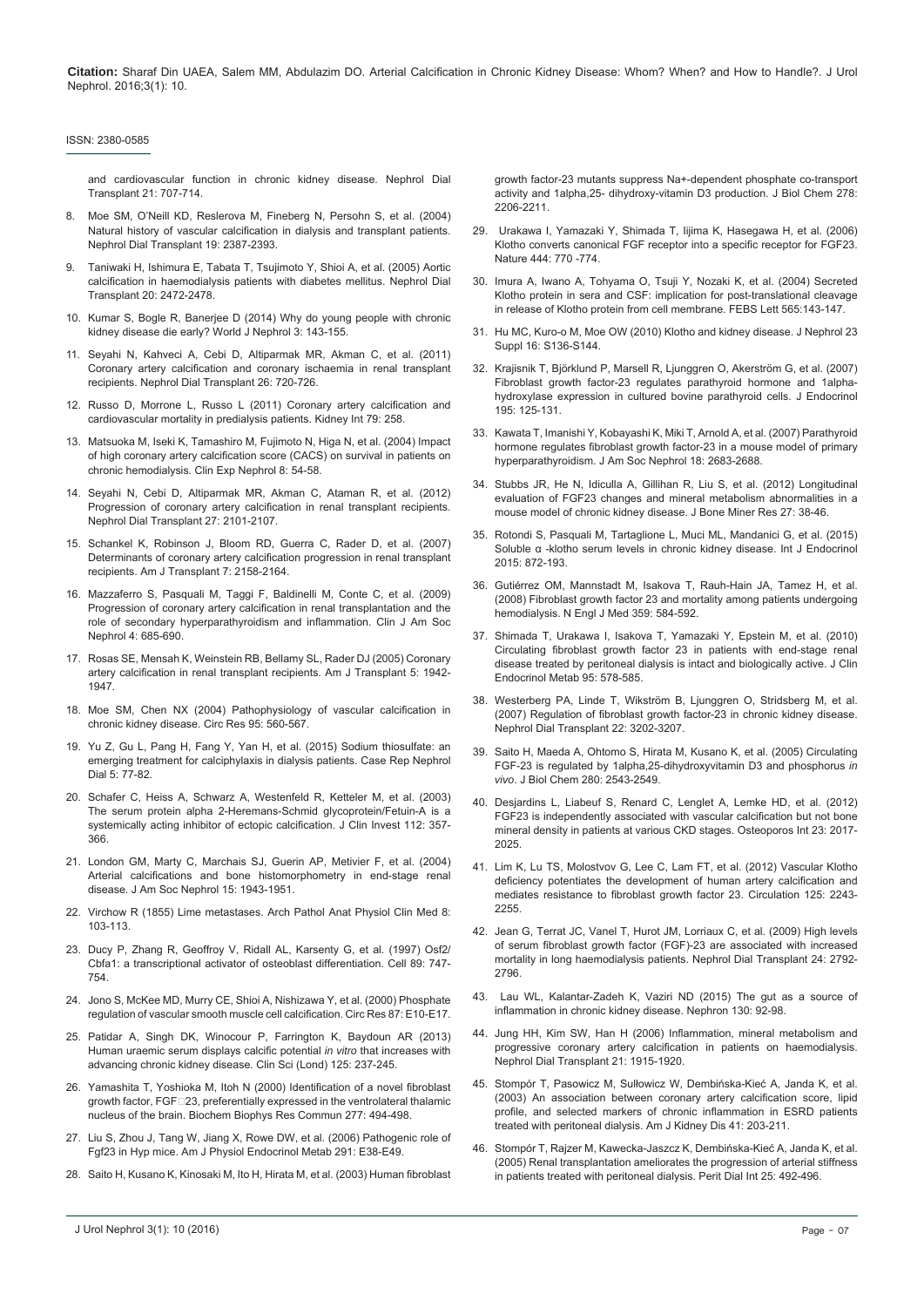#### ISSN: 2380-0585

- 47. [Nasrallah MM, El-Shehaby Ar, Osman Na, Fayad T, Nassef A, et al.](http://www.ncbi.nlm.nih.gov/pubmed/24348506)  [\(2013\) The association between fibroblast growth factor-23 and vascular](http://www.ncbi.nlm.nih.gov/pubmed/24348506)  [calcification is mitigated by inflammation markers. Nephron Extra 3: 106-](http://www.ncbi.nlm.nih.gov/pubmed/24348506) [112.](http://www.ncbi.nlm.nih.gov/pubmed/24348506)
- 48. [Six I, Maizel J, Barreto FC, Rangrez AY, Dupont S, et al. \(2012\) Effects of](http://www.ncbi.nlm.nih.gov/pubmed/22822101)  [phosphate on vascular function under normal conditions and influence of the](http://www.ncbi.nlm.nih.gov/pubmed/22822101)  [uraemic state. Cardiovasc Res 96: 130-139.](http://www.ncbi.nlm.nih.gov/pubmed/22822101)
- 49. [Reynolds JL, Joannides AJ, Skepper JN, McNair R, Schurgers LJ, et al.](http://www.ncbi.nlm.nih.gov/pubmed/15504939)  [\(2004\) Human vascular smooth muscle cells undergo vesicle-mediated](http://www.ncbi.nlm.nih.gov/pubmed/15504939)  [calcification in response to changes in extracellular calcium and phosphate](http://www.ncbi.nlm.nih.gov/pubmed/15504939)  [concentrations: a potential mechanism for accelerated vascular calcification](http://www.ncbi.nlm.nih.gov/pubmed/15504939)  [in ESRD. J Am Soc Nephrol 15: 2857-2867](http://www.ncbi.nlm.nih.gov/pubmed/15504939)
- 50. [Smith ER, Hanssen E, McMahon LP, Holt SG \(2013\) Fetuin-A-containing](http://www.ncbi.nlm.nih.gov/pubmed/23577176)  [calciprotein particles reduce mineral stress in the macrophage. PLoS One](http://www.ncbi.nlm.nih.gov/pubmed/23577176)  [8: e60904.](http://www.ncbi.nlm.nih.gov/pubmed/23577176)
- 51. [Ketteler M, Vermeer C, Wanner C, Westenfeld R, Jahnen-Dechent W, et al.](http://www.ncbi.nlm.nih.gov/pubmed/12207096)  [\(2002\) Novel insights into uremic vascular calcification: role of matrix Gla](http://www.ncbi.nlm.nih.gov/pubmed/12207096)  [protein and alpha-2-Heremans Schmid glycoprotein/fetuin. Blood Purif 20:](http://www.ncbi.nlm.nih.gov/pubmed/12207096)  [473-476.](http://www.ncbi.nlm.nih.gov/pubmed/12207096)
- 52. [Ketteler M, Wanner C, Metzger T, Bongartz P, Westenfeld R, et al. \(2003\)](http://www.ncbi.nlm.nih.gov/pubmed/12694317)  [Deficiencies of calcium-regulatory proteins in dialysis patients: a novel](http://www.ncbi.nlm.nih.gov/pubmed/12694317)  [concept of cardiovascular calcification in uremia. Kidney Int Suppl S84-S87.](http://www.ncbi.nlm.nih.gov/pubmed/12694317)
- 53. [Luo G, Ducy P, McKee MD, Pinero GJ, Loyer E, et al. \(1997\) Spontaneous](http://www.ncbi.nlm.nih.gov/pubmed/9052783)  [calcification of arteries and cartilage in mice lacking matrix GLA protein.](http://www.ncbi.nlm.nih.gov/pubmed/9052783)  [Nature 386: 78-81.](http://www.ncbi.nlm.nih.gov/pubmed/9052783)
- 54. [Parker BD, Ix JH, Cranenburg EC, Vermeer C, Whooley MA, et al. \(2009\)](http://www.ncbi.nlm.nih.gov/pubmed/19204017)  [Association of kidney function and uncarboxylated matrix Gla protein: data](http://www.ncbi.nlm.nih.gov/pubmed/19204017)  [from the Heart and Soul Study. Nephrol Dial Transplant 24: 2095-2101](http://www.ncbi.nlm.nih.gov/pubmed/19204017)
- 55. [Schoppet M, Sattler AM, Schaefer JR, Herzum M, Maisch B, et al. \(2003\)](http://www.ncbi.nlm.nih.gov/pubmed/12629080)  [Increased osteoprotegerin serum levels in men with coronary artery disease.](http://www.ncbi.nlm.nih.gov/pubmed/12629080)  [J Clin Endocrinol Metab 88: 1024-1028.](http://www.ncbi.nlm.nih.gov/pubmed/12629080)
- 56. [Geleijnse JM, Vermeer C, Grobbee DE, Schurgers LJ, Knapen MH, et al.](http://www.ncbi.nlm.nih.gov/pubmed/15514282)  [\(2004\) Dietary intake of menaquinone is associated with a reduced risk of](http://www.ncbi.nlm.nih.gov/pubmed/15514282)  [coronary heart disease: the Rotterdam Study. J Nutr 134: 3100-3105.](http://www.ncbi.nlm.nih.gov/pubmed/15514282)
- 57. [Schurgers LJ, Teunissen KJ, Hamulyák K, Knapen MH, Vik H, et al. \(2007\)](http://www.ncbi.nlm.nih.gov/pubmed/17158229)  [Vitamin K-containing dietary supplements: comparison of synthetic vitamin](http://www.ncbi.nlm.nih.gov/pubmed/17158229)  [K1 and natto-derived menaquinone-7. Blood 109: 3279-3283.](http://www.ncbi.nlm.nih.gov/pubmed/17158229)
- 58. [Rutsch F, Vaingankar S, Johnson K, Goldfine I, Maddux B, et al. \(2001\)](http://www.ncbi.nlm.nih.gov/pubmed/11159191)  [PC-1 nucleoside triphosphate pyrophosphohydrolase deficiency in idiopathic](http://www.ncbi.nlm.nih.gov/pubmed/11159191)  [infantile arterial calcification. Am J Pathol 158: 543-554.](http://www.ncbi.nlm.nih.gov/pubmed/11159191)
- 59. [O'Neill WC, Sigrist MK, McIntyre CW \(2010\) Plasma pyrophosphate and](http://www.ncbi.nlm.nih.gov/pubmed/19633093)  [vascular calcification in chronic kidney disease. Nephrol Dial Transplant 25:](http://www.ncbi.nlm.nih.gov/pubmed/19633093)  [187-191.](http://www.ncbi.nlm.nih.gov/pubmed/19633093)
- 60. [Schmidt N, Brandsch C, Kühne H, Thiele A, Hirche F, et al. \(2012\) Vitamin](http://www.ncbi.nlm.nih.gov/pubmed/22536373)  [D receptor deficiency and low vitamin D diet stimulate aortic calcification and](http://www.ncbi.nlm.nih.gov/pubmed/22536373)  [osteogenic key factor expression in mice. PLoS One 7: e35316.](http://www.ncbi.nlm.nih.gov/pubmed/22536373)
- 61. [Barreto DV, Barreto FC, Liabeuf S, Temmar M, Boitte F, et al. \(2009\) Vitamin](http://www.ncbi.nlm.nih.gov/pubmed/19443628)  [D affects survival independently of vascular calcification in chronic kidney](http://www.ncbi.nlm.nih.gov/pubmed/19443628)  [disease. Clin J Am Soc Nephrol 4: 1128-1135.](http://www.ncbi.nlm.nih.gov/pubmed/19443628)
- 62. [Pillar R, G Lopes MG, Rocha LA, Cuppari L, Carvalho AB, et al. \(2013\)](http://www.ncbi.nlm.nih.gov/pubmed/23364344)  [Severe hypovitaminosis D in chronic kidney disease: association with blood](http://www.ncbi.nlm.nih.gov/pubmed/23364344)  [pressure and coronary artery calcification. Hypertens Res 36: 428-432.](http://www.ncbi.nlm.nih.gov/pubmed/23364344)
- 63. [García-Canton C, Bosch E, Ramírez A, Gonzalez Y, Auyanet I, et al.](http://www.ncbi.nlm.nih.gov/pubmed/20956810)  [\(2011\) Vascular calcification and 25-hydroxyvitamin D levels in non-dialysis](http://www.ncbi.nlm.nih.gov/pubmed/20956810)  [patients with chronic kidney disease stages 4 and 5. Nephrol Dial Transplant](http://www.ncbi.nlm.nih.gov/pubmed/20956810)  [26: 2250-2256.](http://www.ncbi.nlm.nih.gov/pubmed/20956810)
- 64. [Mathew S, Lund RJ, Chaudhary LR, Geurs T, Hruska KA \(2008\) Vitamin](http://www.ncbi.nlm.nih.gov/pubmed/18448587)  [D receptor activators can protect against vascular calcification. J Am Soc](http://www.ncbi.nlm.nih.gov/pubmed/18448587)  [Nephrol 19: 1509-1519.](http://www.ncbi.nlm.nih.gov/pubmed/18448587)
- 65. [Covic A, Kanbay M, Voroneanu L, Turgut F, Serban DN, et al. \(2010\)](http://www.ncbi.nlm.nih.gov/pubmed/20443781)  [Vascular calcification in chronic kidney disease. Clin Sci \(Lond\) 119: 111-](http://www.ncbi.nlm.nih.gov/pubmed/20443781)

J Urol Nephrol 3(1): 10 (2016) Page - 08

[121.](http://www.ncbi.nlm.nih.gov/pubmed/20443781)

- 66. [London GM, Guérin AP, Marchais SJ, Métivier F, Pannier B, et al. \(2003\)](http://www.ncbi.nlm.nih.gov/pubmed/12937218)  [Arterial media calcification in end-stage renal disease: impact on all-cause](http://www.ncbi.nlm.nih.gov/pubmed/12937218)  [and cardiovascular mortality. Nephrol Dial Transplant 18: 1731-1740.](http://www.ncbi.nlm.nih.gov/pubmed/12937218)
- 67. [Jean G, Bresson E, Terrat JC, Vanel T, Hurot JM, et al. \(2009\) Peripheral](http://www.ncbi.nlm.nih.gov/pubmed/18852190)  [vascular calcification in long-haemodialysis patients: associated factors and](http://www.ncbi.nlm.nih.gov/pubmed/18852190)  [survival consequences. Nephrol Dial Transplant 24: 948-955.](http://www.ncbi.nlm.nih.gov/pubmed/18852190)
- 68. [Xie Q, Ge X, Shang D, Li Y, Yan H, et al. \(2016\) Coronary artery calcification](http://www.ncbi.nlm.nih.gov/pubmed/26224787)  [score as a predictor of all-cause mortality and cardiovascular outcome in](http://www.ncbi.nlm.nih.gov/pubmed/26224787)  [peritoneal dialysis patients. Perit Dial Int 36: 163-170.](http://www.ncbi.nlm.nih.gov/pubmed/26224787)
- 69. [Jean G, Mayor B, Deleaval P, Lorriaux C, Hurot JM, et al. \(2015\) Vascular](http://www.ncbi.nlm.nih.gov/pubmed/26113315)  [calcification progression is an independent predictor of mortality in patients](http://www.ncbi.nlm.nih.gov/pubmed/26113315)  [on haemodialysis. Nephron 130: 169-174.](http://www.ncbi.nlm.nih.gov/pubmed/26113315)
- 70. [Smith ER, Ford ML, Tomlinson LA, Bodenham E, McMahon LP, et al. \(2014\)](http://www.ncbi.nlm.nih.gov/pubmed/24179171)  [Serum calcification propensity predicts all-cause mortality in predialysis](http://www.ncbi.nlm.nih.gov/pubmed/24179171)  [CKD. J Am Soc Nephrol 25: 339-348.](http://www.ncbi.nlm.nih.gov/pubmed/24179171)
- 71. [Collins AJ, Foley RN, Chavers B, Gilbertson D, Herzog C, et al. \(2014\) US](http://www.ncbi.nlm.nih.gov/pubmed/24360288)  [Renal Data System 2013 Annual Data Report. Am J Kidney Dis 63\(1 Suppl\):](http://www.ncbi.nlm.nih.gov/pubmed/24360288)  [A7.](http://www.ncbi.nlm.nih.gov/pubmed/24360288)
- 72. [Duhn V, D'Orsi ET, Johnson S, D'Orsi CJ, Adams AL, et al. \(2011\) Breast](http://www.ncbi.nlm.nih.gov/pubmed/21258037)  [arterial calcification: a marker of medial vascular calcification in chronic](http://www.ncbi.nlm.nih.gov/pubmed/21258037)  [kidney disease. Clin J Am Soc Nephrol 6: 377-382.](http://www.ncbi.nlm.nih.gov/pubmed/21258037)
- 73. [Kauppila LI, Polak JF, Cupples LA, Hannan MT, Kiel DP, et al. \(1997\) New](http://www.ncbi.nlm.nih.gov/pubmed/9242971)  [indices to classify location, severity and progression of calcific lesions in the](http://www.ncbi.nlm.nih.gov/pubmed/9242971)  [abdominal aorta: a 25-year follow-up study. Atherosclerosis 132: 245-250.](http://www.ncbi.nlm.nih.gov/pubmed/9242971)
- 74. [Adragao T, Pires A, Lucas C, Birne R, Magalhaes L, et al. \(2004\) A simple](http://www.ncbi.nlm.nih.gov/pubmed/15034154)  [vascular calcification score predicts cardiovascular risk in haemodialysis](http://www.ncbi.nlm.nih.gov/pubmed/15034154)  [patients. Nephrol Dial Transplant 19: 1480-1488](http://www.ncbi.nlm.nih.gov/pubmed/15034154)
- 75. [Hoffmann U, Brady TJ, Muller J \(2003\) Cardiology patient page. Use of new](http://www.ncbi.nlm.nih.gov/pubmed/12939244)  [imaging techniques to screen for coronary artery disease. Circulation 108:](http://www.ncbi.nlm.nih.gov/pubmed/12939244)  [e50-e53.](http://www.ncbi.nlm.nih.gov/pubmed/12939244)
- 76. [Wang MC, Tsai WC, Chen JY, Huang JJ \(2005\) Stepwise increase in arterial](http://www.ncbi.nlm.nih.gov/pubmed/15754271)  [stiffness corresponding with the stages of chronic kidney disease. Am J](http://www.ncbi.nlm.nih.gov/pubmed/15754271)  [Kidney Dis 45: 494-501.](http://www.ncbi.nlm.nih.gov/pubmed/15754271)
- 77. [Isakova T, Wolf MS \(2010\) FGF23 or PTH: which comes first in CKD?](http://www.ncbi.nlm.nih.gov/pubmed/21030968)  [Kidney Int 78: 947-949.](http://www.ncbi.nlm.nih.gov/pubmed/21030968)
- 78. [Wolf M \(2010\) Forging forward with 10 burning questions on FGF23 in](http://www.ncbi.nlm.nih.gov/pubmed/20507943)  [Kidney Disease J Am Soc Nephrol 21: 1427-1435.](http://www.ncbi.nlm.nih.gov/pubmed/20507943)
- 79. [Ketteler M, Petermann AT \(2011\) Phosphate and FGF23 in early CKD: on](http://www.ncbi.nlm.nih.gov/pubmed/21803732)  [how to tackle an invisible foe. Nephrol Dial Transplant 26: 2430-2432.](http://www.ncbi.nlm.nih.gov/pubmed/21803732)
- 80. [London GM \(2011\) Arterial calcification: cardiovascular function and clinical](http://www.ncbi.nlm.nih.gov/pubmed/22130278)  [outcome. Nefrologia 31: 644-647.](http://www.ncbi.nlm.nih.gov/pubmed/22130278)
- 81. [Kovesdy CP, Anderson JE \(2007\) Reverse epidemiology in patients with](http://www.ncbi.nlm.nih.gov/pubmed/17991206)  [chronic kidney disease who are not yet on dialysis. Semin Dial 20: 566-569.](http://www.ncbi.nlm.nih.gov/pubmed/17991206)
- 82. [Choi HY, Park HC, Ha SK \(2014\) How do we manage coronary artery](http://www.ncbi.nlm.nih.gov/pubmed/25606043)  [disease in patients with CKD and ESRD? Electrolyte Blood Press 12: 41-54.](http://www.ncbi.nlm.nih.gov/pubmed/25606043)
- 83. [Shurraw S, Majumdar SR, Thadhani R, Wiebe N, Tonelli M, et al. \(2010\)](http://www.ncbi.nlm.nih.gov/pubmed/20346561)  [Alberta kidney disease network: Glycemic control and the risk of death in](http://www.ncbi.nlm.nih.gov/pubmed/20346561)  [1,484 patients receiving maintenance hemodialysis. Am J Kidney Dis 55:](http://www.ncbi.nlm.nih.gov/pubmed/20346561)  [875-884.](http://www.ncbi.nlm.nih.gov/pubmed/20346561)
- 84. [Shurraw S, Hemmelgarn B, Lin M, Majumdar SR, Klarenbach S, et al. \(2011\)](http://www.ncbi.nlm.nih.gov/pubmed/22123800)  [Association between glycemic control and adverse outcomes in people with](http://www.ncbi.nlm.nih.gov/pubmed/22123800)  [diabetes mellitus and chronic kidney disease: a population-based cohort](http://www.ncbi.nlm.nih.gov/pubmed/22123800)  [study. Arch Intern Med 171: 1920-1927.](http://www.ncbi.nlm.nih.gov/pubmed/22123800)
- 85. [Kidney Disease Improving Global Outcomes \(2012\) KDIGO clinical practice](http://www.kdigo.org/clinical_practice_guidelines/pdf/KDIGO_BP_GL.pdf)  [guideline for the management of blood pressure in chronic kidney disease.](http://www.kdigo.org/clinical_practice_guidelines/pdf/KDIGO_BP_GL.pdf)  [Kidney Int Suppl 2: 337-414.](http://www.kdigo.org/clinical_practice_guidelines/pdf/KDIGO_BP_GL.pdf)
- 86. [Alborzi P, Patel N, Agarwal R \(2007\) Home blood pressures are of greater](http://www.ncbi.nlm.nih.gov/pubmed/17942773)  [prognostic value than hemodialysis unit recordings. Clin J Am Soc Nephrol](http://www.ncbi.nlm.nih.gov/pubmed/17942773)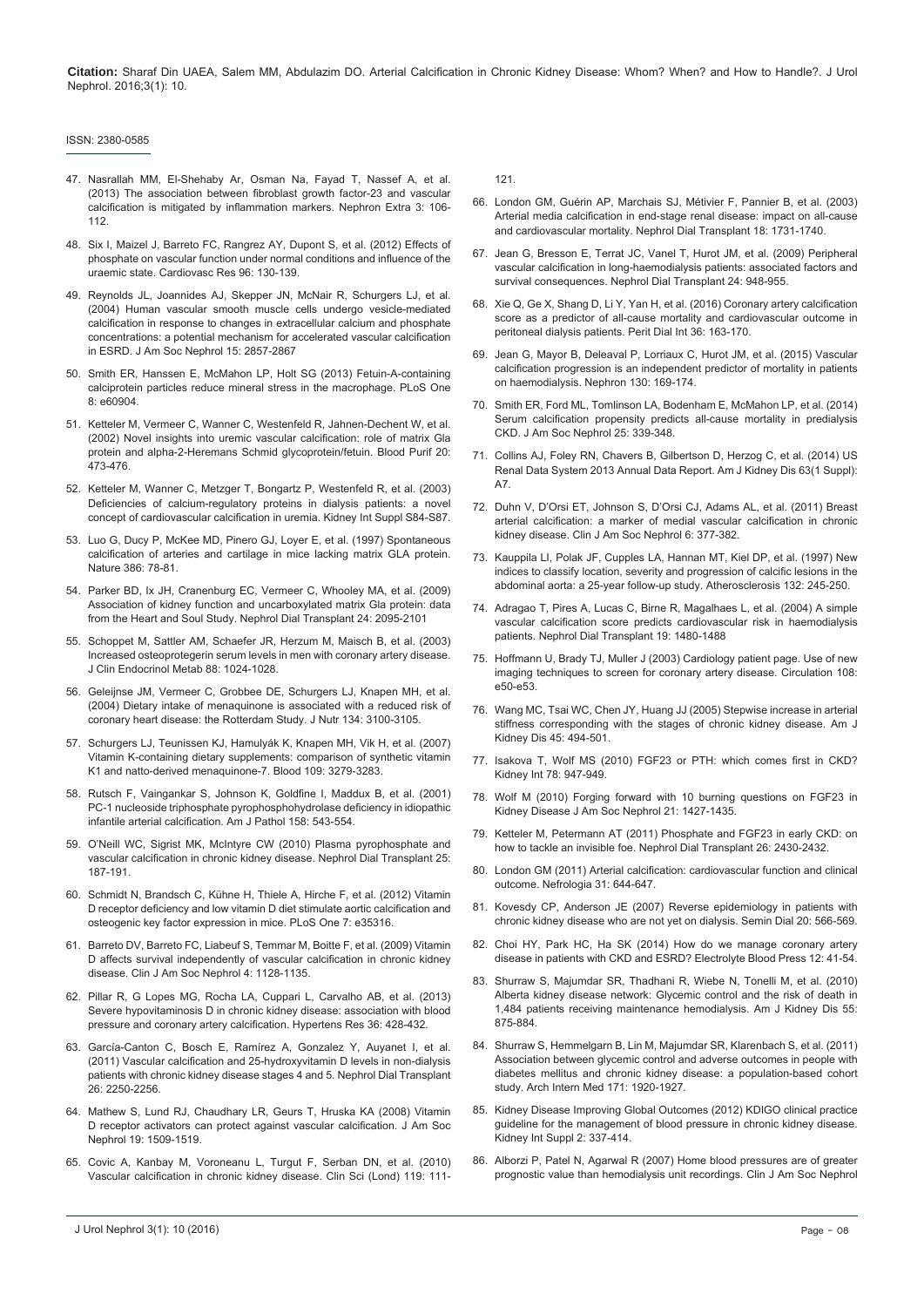#### ISSN: 2380-0585

[2: 1228-1234.](http://www.ncbi.nlm.nih.gov/pubmed/17942773)

- 87. [Karalliedde J, Maltese G, Hill B, Viberti G, Gnudi L \(2013\) Effect of renin](http://www.ncbi.nlm.nih.gov/pubmed/23929932)[angiotensin system blockade on soluble Klotho in patients with type 2](http://www.ncbi.nlm.nih.gov/pubmed/23929932)  [diabetes, systolic hypertension, and albuminuria. Clin J Am Soc Nephrol 8:](http://www.ncbi.nlm.nih.gov/pubmed/23929932)  [1899-1905.](http://www.ncbi.nlm.nih.gov/pubmed/23929932)
- 88. [Lang F, Ritz E, Voelkl J, Alesutan I \(2013\) Vascular calcification--is](http://www.ncbi.nlm.nih.gov/pubmed/23476041)  [aldosterone a culprit? Nephrol Dial Transplant 28: 1080-1084.](http://www.ncbi.nlm.nih.gov/pubmed/23476041)
- 89. [Anand DV, Lim E, Darko D, Bassett P, Hopkins D, et al. \(2007\) Determinants](http://www.ncbi.nlm.nih.gov/pubmed/18061069)  [of progression of coronary artery calcification in type 2 diabetes role of](http://www.ncbi.nlm.nih.gov/pubmed/18061069)  [glycemic control and inflammatory/vascular calcification markers. J Am Coll](http://www.ncbi.nlm.nih.gov/pubmed/18061069)  [Cardiol 50: 2218-2225.](http://www.ncbi.nlm.nih.gov/pubmed/18061069)
- 90. [Saremi A, Bahn G, Reaven PD, VADT Investigators \(2012\) Progression](http://www.ncbi.nlm.nih.gov/pubmed/22875226)  [of vascular calcification is increased with statin use in the Veterans Affairs](http://www.ncbi.nlm.nih.gov/pubmed/22875226)  [Diabetes Trial \(VADT\). Diabetes Care 35: 2390-2392.](http://www.ncbi.nlm.nih.gov/pubmed/22875226)
- 91. [Iijima K, Ito Y, Son BK, Akishita M, Ouchi Y \(2014\) Pravastatin and](http://www.ncbi.nlm.nih.gov/pubmed/24834982)  [olmesartan synergistically ameliorate renal failure-induced vascular](http://www.ncbi.nlm.nih.gov/pubmed/24834982)  [calcification. J Atheroscler Thromb 21: 917-929.](http://www.ncbi.nlm.nih.gov/pubmed/24834982)
- 92. [Nigwekar SU, Bhan I, Turchin A, Skentzos SC, Hajhosseiny R, et al. \(2013\)](http://www.ncbi.nlm.nih.gov/pubmed/23548843)  [Statin use and calcific uremic arteriolopathy: a matched case-control study.](http://www.ncbi.nlm.nih.gov/pubmed/23548843)  [Am J Nephrol 37: 325-332.](http://www.ncbi.nlm.nih.gov/pubmed/23548843)
- 93. [National Kidney Foundation \(2012\) KDOQI Clinical Practice Guideline for](http://www.ncbi.nlm.nih.gov/pubmed/23067652)  [Diabetes and CKD: 2012 update. Am J Kidney Dis 60: 850-886.](http://www.ncbi.nlm.nih.gov/pubmed/23067652)
- 94. [Wanner C, Tonelli M, Kidney Disease: Improving Global Outcomes](http://www.ncbi.nlm.nih.gov/pubmed/24552851)  [Lipid Guideline Development Work Group Members \(2014\) KDIGO](http://www.ncbi.nlm.nih.gov/pubmed/24552851)  [Clinical Practice Guideline for lipid management in CKD: summary of](http://www.ncbi.nlm.nih.gov/pubmed/24552851)  [recommendation statements and clinical approach to the patient. Kidney Int](http://www.ncbi.nlm.nih.gov/pubmed/24552851)  [85: 1303-1309.](http://www.ncbi.nlm.nih.gov/pubmed/24552851)
- 95. [Tonelli M, Isles C, Curhan GC, Tonkin A, Pfeffer MA, et al. \(2004\) Effect of](http://www.ncbi.nlm.nih.gov/pubmed/15364796)  [pravastatin on cardiovascular events in people with chronic kidney disease.](http://www.ncbi.nlm.nih.gov/pubmed/15364796)  [Circulation 110: 1557-1563](http://www.ncbi.nlm.nih.gov/pubmed/15364796).
- 96. [Asselbergs FW, Diercks GF, Hillege HL, van Boven AJ, Janssen WM, et](http://www.ncbi.nlm.nih.gov/pubmed/15492322)  [al. \(2004\) Effects of fosinopril and pravastatin on cardiovascular events in](http://www.ncbi.nlm.nih.gov/pubmed/15492322)  [subjects with microalbuminuria. Circulation 110: 2809-2816.](http://www.ncbi.nlm.nih.gov/pubmed/15492322)
- 97. [Major RW, Cheung CK, Gray LJ, Brunskill NJ \(2015\) Statins and](http://www.ncbi.nlm.nih.gov/pubmed/25833405)  [cardiovascular primary prevention in CKD: a meta-analysis. Clin J Am Soc](http://www.ncbi.nlm.nih.gov/pubmed/25833405)  [Nephrol 10: 732-739.](http://www.ncbi.nlm.nih.gov/pubmed/25833405)
- 98. [Wanner C, Krane V, März W, Olschewski M, Mann JF, et al. \(2005\)](http://www.ncbi.nlm.nih.gov/pubmed/16034009)  [Atorvastatin in patients with type 2 diabetes mellitus undergoing](http://www.ncbi.nlm.nih.gov/pubmed/16034009)  [hemodialysis. N Engl J Med 353: 238-248.](http://www.ncbi.nlm.nih.gov/pubmed/16034009)
- 99. [Fellström BC, Jardine AG, Schmieder RE, Holdaas H, Bannister K, et al.](http://www.ncbi.nlm.nih.gov/pubmed/19332456)  [\(2009\) Rosuvastatin and cardiovascular events in patients undergoing](http://www.ncbi.nlm.nih.gov/pubmed/19332456)  [hemodialysis. N Engl J Med 360: 1395-1407.](http://www.ncbi.nlm.nih.gov/pubmed/19332456)
- 100.[Baigent C, Landray MJ, Reith C, Emberson J, Wheeler DC, et al. \(2011\)](http://www.ncbi.nlm.nih.gov/pubmed/21663949)  [The effects of lowering LDL cholesterol with simvastatin plus ezetimibe in](http://www.ncbi.nlm.nih.gov/pubmed/21663949)  [patients with chronic kidney disease \(Study of Heart and Renal Protection\):](http://www.ncbi.nlm.nih.gov/pubmed/21663949)  [a randomized placebo-controlled trial. Lancet 377: 2181-2192.](http://www.ncbi.nlm.nih.gov/pubmed/21663949)
- 101.[Choi HY, Park HC, Ha SK \(2014\) How do we manage coronary artery](http://www.ncbi.nlm.nih.gov/pubmed/25606043)  [disease in patients with CKD and ESRD? Electrolyte Blood Press 12: 41-54.](http://www.ncbi.nlm.nih.gov/pubmed/25606043)
- 102.[Block GA, Wheeler DC, Persky MS, Kestenbaum B, Ketteler M, et al. \(2012\)](http://www.ncbi.nlm.nih.gov/pubmed/22822075)  [Effects of phosphate binders in moderate CKD. J Am Soc Nephrol 23: 1407-](http://www.ncbi.nlm.nih.gov/pubmed/22822075) [1415.](http://www.ncbi.nlm.nih.gov/pubmed/22822075)
- 103.[Locatelli F, Del Vecchio L, Violo L, Pontoriero G \(2014\) Phosphate binders](http://www.ncbi.nlm.nih.gov/pubmed/24702470)  [for the treatment of hyperphosphatemia in chronic kidney disease patients](http://www.ncbi.nlm.nih.gov/pubmed/24702470)  [on dialysis: a comparison of safety profiles. Expert Opin Drug Saf 13: 551-](http://www.ncbi.nlm.nih.gov/pubmed/24702470) [561.](http://www.ncbi.nlm.nih.gov/pubmed/24702470)
- 104.[Patel L, Bernard LM, Elder GJ \(2016\) Sevelamer versus calcium-based](http://www.ncbi.nlm.nih.gov/pubmed/26668024)  [binders for treatment of hyperphosphatemia in CKD: a meta-analysis of](http://www.ncbi.nlm.nih.gov/pubmed/26668024)  [randomized controlled trials. Clin J Am Soc Nephrol 11: 232-244.](http://www.ncbi.nlm.nih.gov/pubmed/26668024)
- 105.[Di Iorio B, Bellasi A, Russo D, INDEPENDENT Study Investigators \(2012\)](http://www.ncbi.nlm.nih.gov/pubmed/22241819)  [Mortality in kidney disease patients treated with phosphate binders: a](http://www.ncbi.nlm.nih.gov/pubmed/22241819)  [randomized study. Clin J Am Soc Nephrol 7: 487-493.](http://www.ncbi.nlm.nih.gov/pubmed/22241819)
- 106.[Block GA, Raggi P, Bellasi A, Kooienga L, Spiegel DM \(2007\) Mortality](http://www.ncbi.nlm.nih.gov/pubmed/17200680)  [effect of coronary calcification and phosphate binder choice in incident](http://www.ncbi.nlm.nih.gov/pubmed/17200680)  [hemodialysis patients. Kidney Int 71: 438-441.](http://www.ncbi.nlm.nih.gov/pubmed/17200680)
- 107.[Asmus HG, Braun J, Krause R, Brunkhorst R, Holzer H, et al. \(2005\) Two year](http://www.ncbi.nlm.nih.gov/pubmed/15930018)  [comparison of sevelamer and calcium carbonate effects on cardiovascular](http://www.ncbi.nlm.nih.gov/pubmed/15930018)  [calcification and bone density. Nephrol Dial Transplant 20: 1653-1661.](http://www.ncbi.nlm.nih.gov/pubmed/15930018)
- 108.[Suki WN, Zabaneh R, Cangiano JL, Reed J, Fischer D, et al. \(2007\)](http://www.ncbi.nlm.nih.gov/pubmed/17728707)  [Effects of sevelamer and calcium-based phosphate binders on mortality in](http://www.ncbi.nlm.nih.gov/pubmed/17728707)  [hemodialysis patients. Kidney Int 72: 1130-1137.](http://www.ncbi.nlm.nih.gov/pubmed/17728707)
- 109.[Massy ZA, Maizel J \(2014\) Pleiotropic effects of sevelamer: a model of](http://www.ncbi.nlm.nih.gov/pubmed/25070605)  [intestinal tract chelating agent. Nephrol Ther 10: 441-450.](http://www.ncbi.nlm.nih.gov/pubmed/25070605)
- 110.[Ferramosca E, Burke S, Chasan-Taber S, Ratti C, Chertow GM, et al. \(2005\)](http://www.ncbi.nlm.nih.gov/pubmed/15894962)  [Potential antiatherogenic and anti-inflammatory properties of sevelamer in](http://www.ncbi.nlm.nih.gov/pubmed/15894962)  [maintenance hemodialysis patients. Am Heart J 149: 820-825.](http://www.ncbi.nlm.nih.gov/pubmed/15894962)
- 111. [Navarro-González JF, Mora-Fernández C, Muros de Fuentes M, Donate-](http://www.ncbi.nlm.nih.gov/pubmed/21784820)[Correa J, Cazaña-Pérez V, et al. \(2011\) Effect of phosphate binders](http://www.ncbi.nlm.nih.gov/pubmed/21784820)  [on serum inflammatory profile, soluble CD14, and endotoxin levels in](http://www.ncbi.nlm.nih.gov/pubmed/21784820)  [hemodialysis patients. Clin J Am Soc Nephrol 6: 2272-2279.](http://www.ncbi.nlm.nih.gov/pubmed/21784820)
- 112.[Garg JP, Chasan-Taber S, Blair A, Plone M, Bommer J, et al. \(2005\)](http://www.ncbi.nlm.nih.gov/pubmed/15641045)  [Effects of sevelamer and calcium-based phosphate binders on uric acid](http://www.ncbi.nlm.nih.gov/pubmed/15641045)  [concentrations in patients undergoing hemodialysis: a randomized clinical](http://www.ncbi.nlm.nih.gov/pubmed/15641045)  [trial. Arthritis Rheum 52: 290-295.](http://www.ncbi.nlm.nih.gov/pubmed/15641045)
- 113.Zayed BM, Fishawy H, Al-Shihaby AR (2015) efficacy of sevelamer hydrochloride and calcium carbonate as phosphate binders on FGF23 and coronary calcification in hemodialysis patients. WCN , Cape Town, South Africa.
- 114.[Oliveira RB, Cancela AL, Graciolli FG, Dos Reis LM, Draibe SA, et al. \(2010\)](http://www.ncbi.nlm.nih.gov/pubmed/19965540)  [Early control of PTH and FGF23 in normophosphatemic CKD patients: a](http://www.ncbi.nlm.nih.gov/pubmed/19965540)  [new target in CKD-MBD therapy? Clin J Am Soc Nephrol 5: 286-291.](http://www.ncbi.nlm.nih.gov/pubmed/19965540)
- 115. [Lin HH, Liou HH, Wu MS, Lin CY, Huang CC \(2014\) Long-term sevelamer](http://www.ncbi.nlm.nih.gov/pubmed/25113414)  [treatment lowers serum fibroblast growth factor 23 accompanied with](http://www.ncbi.nlm.nih.gov/pubmed/25113414)  [increasing serum Klotho levels in chronic haemodialysis patients.](http://www.ncbi.nlm.nih.gov/pubmed/25113414)  [Nephrology \(Carlton\) 19: 672-678.](http://www.ncbi.nlm.nih.gov/pubmed/25113414)
- 116.[Brandenburg VM, Schlieper G, Heussen N, Holzmann S, Busch B, et al.](http://www.ncbi.nlm.nih.gov/pubmed/20172849)  [\(2010\) Serological cardiovascular and mortality risk predictors in dialysis](http://www.ncbi.nlm.nih.gov/pubmed/20172849)  [patients receiving sevelamer: a prospective study. Nephrol Dial Transplant](http://www.ncbi.nlm.nih.gov/pubmed/20172849)  [25: 2672-2679.](http://www.ncbi.nlm.nih.gov/pubmed/20172849)
- 117. [Rastogi A \(2013\) Sevelamer revisited: pleiotropic effects on endothelial and](http://www.ncbi.nlm.nih.gov/pubmed/24327730)  [cardiovascular risk factors in chronic kidney disease and end-stage renal](http://www.ncbi.nlm.nih.gov/pubmed/24327730)  [disease. Ther Adv Cardiovasc Dis 7: 322-342.](http://www.ncbi.nlm.nih.gov/pubmed/24327730)
- 118. [Ruggeri M, Cipriani F, Bellasi A, Russo D, Di Iorio B \(2014\) Sevelamer is](http://www.ncbi.nlm.nih.gov/pubmed/25171148)  [cost-saving vs. calcium carbonate in non-dialysis-dependent CKD patients](http://www.ncbi.nlm.nih.gov/pubmed/25171148)  [in italy: a patient-level cost-effectiveness analysis of the INDEPENDENT](http://www.ncbi.nlm.nih.gov/pubmed/25171148)  [study. Blood Purif 37: 316-324.](http://www.ncbi.nlm.nih.gov/pubmed/25171148)
- 119.[Toussaint ND, Lau KK, Polkinghorne KR, Kerr PG \(2011\) Attenuation](http://www.ncbi.nlm.nih.gov/pubmed/21342323)  [of aortic calcification with lanthanum carbonate versus calcium-based](http://www.ncbi.nlm.nih.gov/pubmed/21342323)  [phosphate binders in haemodialysis: a pilot randomized controlled trial.](http://www.ncbi.nlm.nih.gov/pubmed/21342323)  [Nephrology \(Carlton\) 16: 290-298.](http://www.ncbi.nlm.nih.gov/pubmed/21342323)
- 120.[Zhang C, Wen J, Li Z, Fan J \(2013\) Efficacy and safety of lanthanum](http://www.ncbi.nlm.nih.gov/pubmed/24134531)  [carbonate on chronic kidney disease-mineral and bone disorder in dialysis](http://www.ncbi.nlm.nih.gov/pubmed/24134531)  [patients: a systematic review. BMC Nephrol 14: 226.](http://www.ncbi.nlm.nih.gov/pubmed/24134531)
- 121.[Finn WF, SPD 405-307 Lanthanum Study Group \(2006\) Lanthanum](http://www.ncbi.nlm.nih.gov/pubmed/16550750)  [carbonate versus standard therapy for the treatment of hyperphosphatemia:](http://www.ncbi.nlm.nih.gov/pubmed/16550750)  [safety and efficacy in chronic maintenance hemodialysis patients. Clin](http://www.ncbi.nlm.nih.gov/pubmed/16550750)  [Nephrol 65: 191-202.](http://www.ncbi.nlm.nih.gov/pubmed/16550750)
- 122.[Wilson R, Zhang P, Smyth M, Pratt R \(2009\) Assessment of survival in a](http://www.ncbi.nlm.nih.gov/pubmed/19845495)  [2-year comparative study of lanthanum carbonate versus standard therapy.](http://www.ncbi.nlm.nih.gov/pubmed/19845495)  [Curr Med Res Opin 25: 3021-3028.](http://www.ncbi.nlm.nih.gov/pubmed/19845495)
- 123.[Ureña-Torres P, Prié D, Keddad K, Preston P, Wilde P, et al. \(2014\) Changes](http://www.ncbi.nlm.nih.gov/pubmed/24885942)  [in fibroblast growth factor 23 levels in normophosphatemic patients with](http://www.ncbi.nlm.nih.gov/pubmed/24885942)  [chronic kidney disease stage 3 treated with lanthanum carbonate: results](http://www.ncbi.nlm.nih.gov/pubmed/24885942)  [of the PREFECT study, a phase 2a, double blind, randomized, placebo-](http://www.ncbi.nlm.nih.gov/pubmed/24885942)

J Urol Nephrol 3(1): 10 (2016) Page - 09